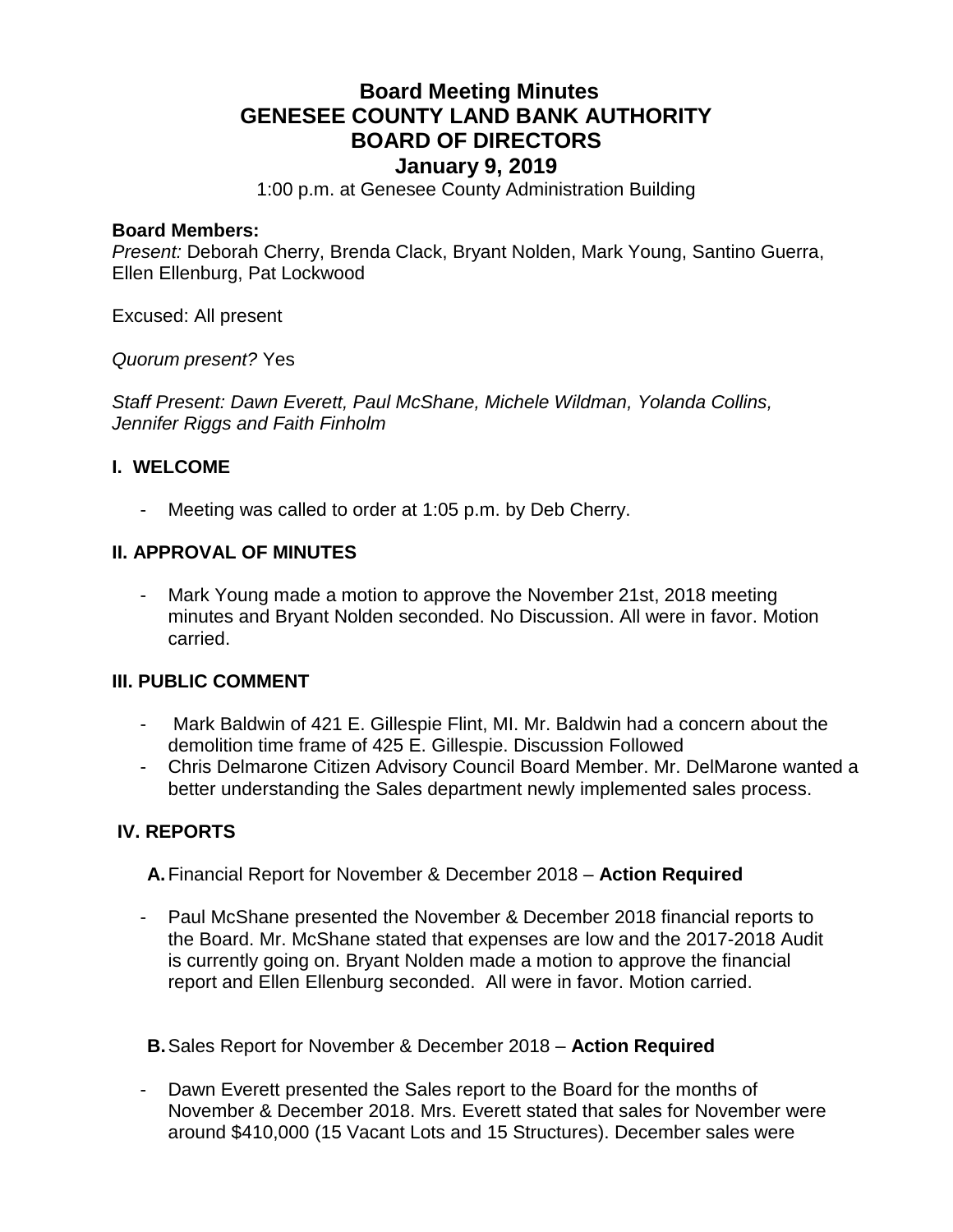around \$170,500 (16 Vacant Lots and 13 Structures) Pat Lockwood made a motion to approve the sales report and Mark Young seconded. All were in favor. Motion carried.

**C.**Demo Contracts – Information Only

### **V. Old Business**

A. 2019 Board Meeting Schedule-**Action Required**

-The board discussed moving the monthly board meeting to the second Wednesday of each month with the exception of July and November which will be the third Wednesday. All meetings will begin at 1:00 pm. Ellen Ellenburg made the motion and Bryant Nolden seconded. All were in favor

### **VI. New Business**

**A.** Property Acquisition– **Action Required**

-Michele Widman presented: Michigan Land Bank wants to "gift" GCLBA a couple of vacant lots that are approximately .01 of an acre. Discussion Followed. Pat Lockwood made a motion to accept the two properties and Bryant Nolden seconded. All were in favor. Motion carried.

### **B.** Multiple Parcel Purchase -**Action Required**

-Jennifer Riggs presented: Mr. Phillip Kuczera requested to purchase a vacant lot (41-05-132-011). Mr. Kuczera has already purchased five other vacant lots near his resident in the past 12 months and policy requires board approval. Mark Young made a motion to approve the sale and Bryant Nolden seconded. All were in favor. Motion carried.

### **C.** Multiple Parcel Purchase -**Action Required**.

-Jennifer Riggs presented: Mr. William Metcalf has requested to purchase a vacant lot (41-04-459-030). Mr. Metcalf needs board approval because he has purchased more than five properties within the past 12 months according to policy. Santino Guerra made a motion to approve the sale and Mark Young seconded. All in favor. Motion carried.

### **D.** Multiple Party Purchase -**Action Required**.

- Dawn Everett presented: Mr. Shawn Groves has requested to purchase property at 1134 Ossington (40-24-278-017). Mr. Groves has purchased more than five properties in the past 12 months and policy requires board approval. Santino Guerra made a motion to approve the sale and Mark Young seconded. All were in favor. Motion carried.

### **E.** Multiple Party Purchase – **Action Required**

**-**Jennifer Riggs presented: Asbury Community Development Corp. has requested to purchase 13 vacant lots to expand their existing farm. Policy is that the purchase of more than three properties requires board approval. Mark Young made a motion to approve the sale and Santino Guerra seconded. All in favor. Motion carried.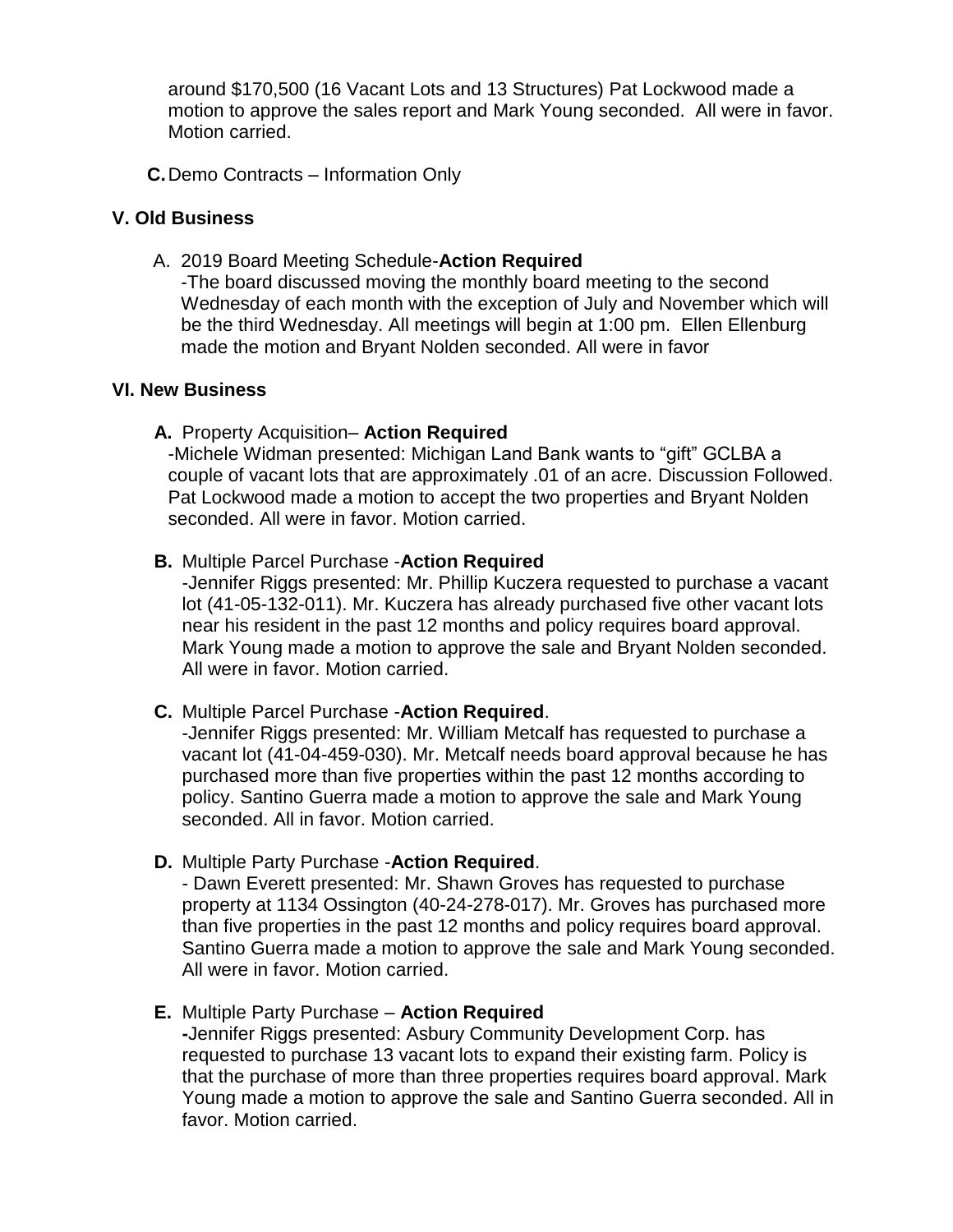### **F.** Prior Tax Foreclosure -**Action Required**

**-**Jennifer Riggs presented: Mr. Aaron Dionne has requested to purchase 41-05- 283-008 & 009. Mr. Dionne has a tax foreclosure within the past 5years and policy requires board approval. Mark Young made a motion to approve the sale and Bryant Nolden seconded. All were in favor. Motion carried

## **G.** Community Development Block Grant Contracts -**Action Required**

**-**Faith Finholm presented: The City of Flint announced their Fiscal Year 2019 CDBG awards and approval is needed to enter into the contracts. Bryant Nolden made a motion to authorize staff to enter into both grant agreements and Ellen Ellenburg seconded. Discussion Followed. All were in favor. Motion carried

**VII** Executive Director-See Packet

 -. Discussion Followed. Mark Young made a motion to approve and Bryant Nolden seconded. All were in favor. Motion carried

- **VIII. ADJOURN -** Meeting was adjourned at 2:04pm by Deb Cherry
- . **IX.** Respectfully Submitted by Yolanda Collins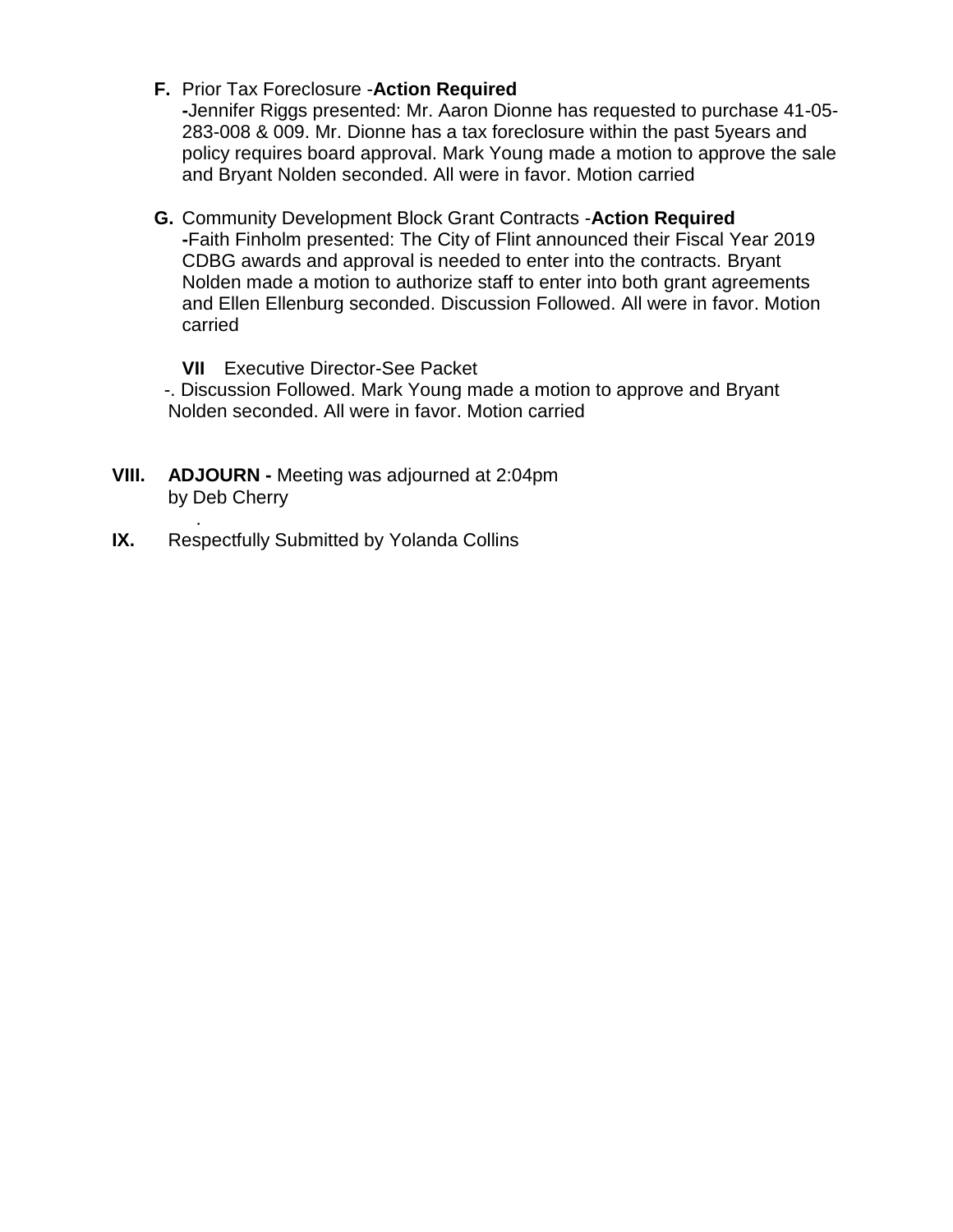# **Board Meeting Minutes GENESEE COUNTY LAND BANK AUTHORITY BOARD OF DIRECTORS February 13, 2019**

1:00 p.m. at Genesee County Administration Building

### **Board Members:**

*Present:* Deborah Cherry, Brenda Clack, Bryant Nolden, Ellen Ellenburg

*Excused*: Mark Young, Santino Guerra, Pat Lockwood

*Quorum present?* Yes

*Staff Present: Dawn Everett, Paul McShane, Michele Wildman, Yolanda Collins, Jennifer Riggs* 

### **I. WELCOME**

Meeting was called to order at 1:04 p.m. by Deb Cherry.

### **II. APPROVAL OF MINUTES**

- Bryant Nolden made a motion to approve the January  $9<sup>th</sup>$ , 2019 meeting minutes and Ellen Ellenburg seconded. No Discussion. All were in favor. Motion carried.

### **III. PUBLIC COMMENT**

- Jerimiah Buggs came forth but because he was already on the agenda about 1977 Howard Ave Flint, MI he was asked to speak then.

### **IV. REPORTS**

### **A.**Financial Report for January 2019 – **Action Required**

Paul McShane presented the January 2019 financial reports to the Board. Mr. McShane stated that there are no big expenses to report and Plante Moran has completed the 2017-2018 Audit. Discussion Followed. Bryant Nolden made a motion to approve the financial report and Ellen Ellenburg seconded. All were in favor. Motion carried.

### **B.**Sales Report for January 2019 – **Action Required**

Dawn Everett presented the Sales report to the Board for the month of January 2019. Mrs. Everett stated that sales for January were around \$300,000 including the sale of 25 vacant lots and 28 structures. Bryant Nolden made a motion to approve the sales report and Brenda Clack seconded. All were in favor. Motion carried.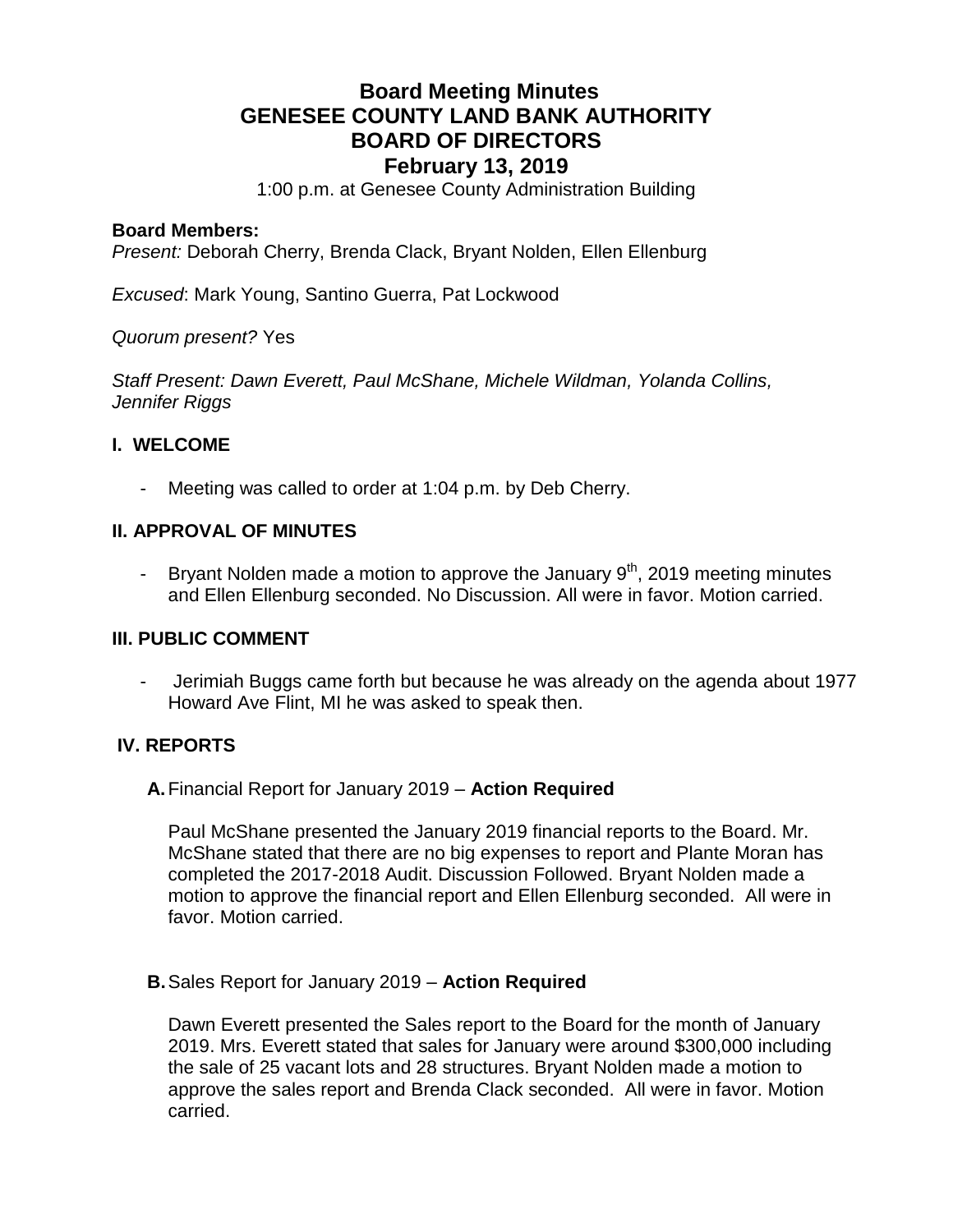### **C.**Demo Contracts – Information Only

### **V. Old Business**

There was no Old Business.

### **VI. New Business**

### **A.** Option Agreement– **Action Required**

Dawn Everett presented: The City of Flint and the Flint Housing Commission have teamed up with developer Norstar on a \$30 million Choice Neighborhoods Implementation Grant that they received. Norstar is requesting an extension of its existing purchase option for 13 parcels included in Phase One of the project. Norstar reports that the closing was delayed due to the federal shutdown.. Bryant Nolden made a motion to approve the Option Agreement and Brenda Clack seconded. All were in favor. Motion carried.

### **B.** Multiple Parcel Purchase -**Action Required**

Dawn Everett presented: William Metcalfe has requested to purchase 1245 Westwood Drive in Flint Township. Mr. Metcalf has had more than three purchases in the past 12 months, so this requires board approval. Bryant Nolden made a motion to approve the sale and Brenda Clack seconded. All were in favor. Motion carried.

### **C.** Purchase After Tax Foreclosure -**Action Required**.

Jennifer Riggs presented: Christopher Harvey has requested to purchase vacant lot 40-02-109-030 which is adjacent to his residential property. Mr. Harvey had a tax foreclosure 2011 and 2012, so board approval is required to complete the sale. Bryant Nolden made a motion to approve the sale and Ellen Ellenburg seconded. All were in favor. Motion carried.

### **D.** Purchase After Tax Foreclosure -**Action Required**.

Dawn Everett presented: Jerimiah Buggs has requested to purchase 1977 Howard Avenue in the City of Flint. Mr. Buggs had a 2012 tax foreclosure, so board approval is required to complete the sale. Bryant Nolden made a motion to approve the sale and Brenda Clack seconded. All were in favor. Motion carried.

### **E.** Purchase After Tax Foreclosure – **Action Required**

Jennifer Riggs presented: The Center for Higher Educational Achievement has requested to purchase two vacant lots 41-05-257-021 & -022 which are located across the street from the Center. The Center had a 2013 tax foreclosure, so board approval is required to complete the sale. Bryant Nolden made a motion to approve the sale and Ellen Ellenburg seconded. All were in favor. Motion carried.

### **F.** Seasonal Employee Purchase -**Action Required**

Dawn Everett presented: Lorenzo Dockery has requested to purchase 3002 Beecher Rd in the City of Flint. Mr. Dockery is a seasonal Land Bank employee. Policy does not allow for active employees to purchase property through the Land Bank but Mr. Dockery is not currently on the payroll. Bryant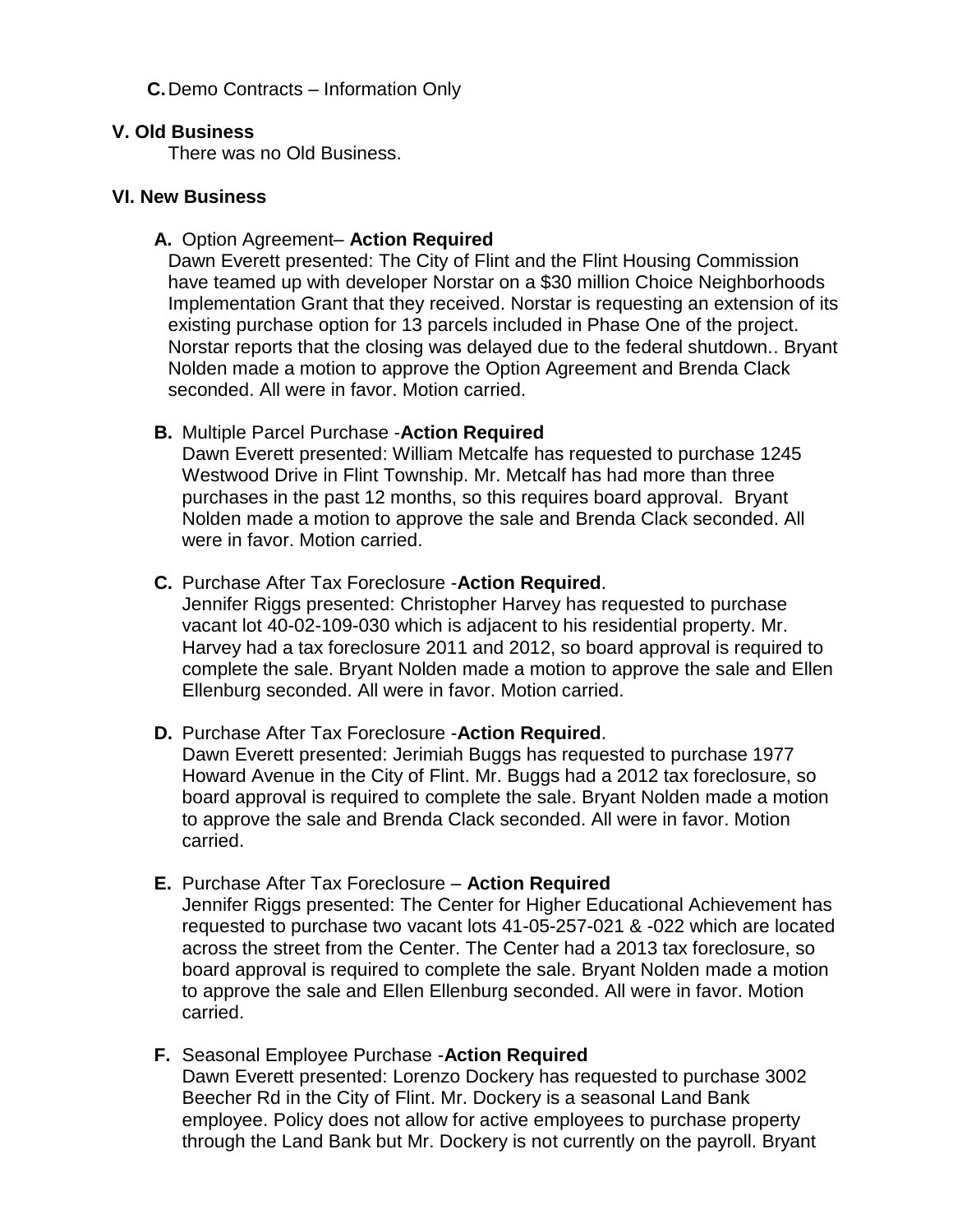Nolden made a motion to approve the sale and Ellen Ellenburg seconded. All were in favor. Motion carried

- **VII** Executive Director- Michele Wildman presented the Executive Director Report. No Discussion. Bryant Nolden made a motion to approve and Brenda Clack seconded. All were in favor. Motion carried
- **VIII. ADJOURN -** Meeting was adjourned at 1:32pm by Deb Cherry

. Respectfully Submitted by Yolanda Collins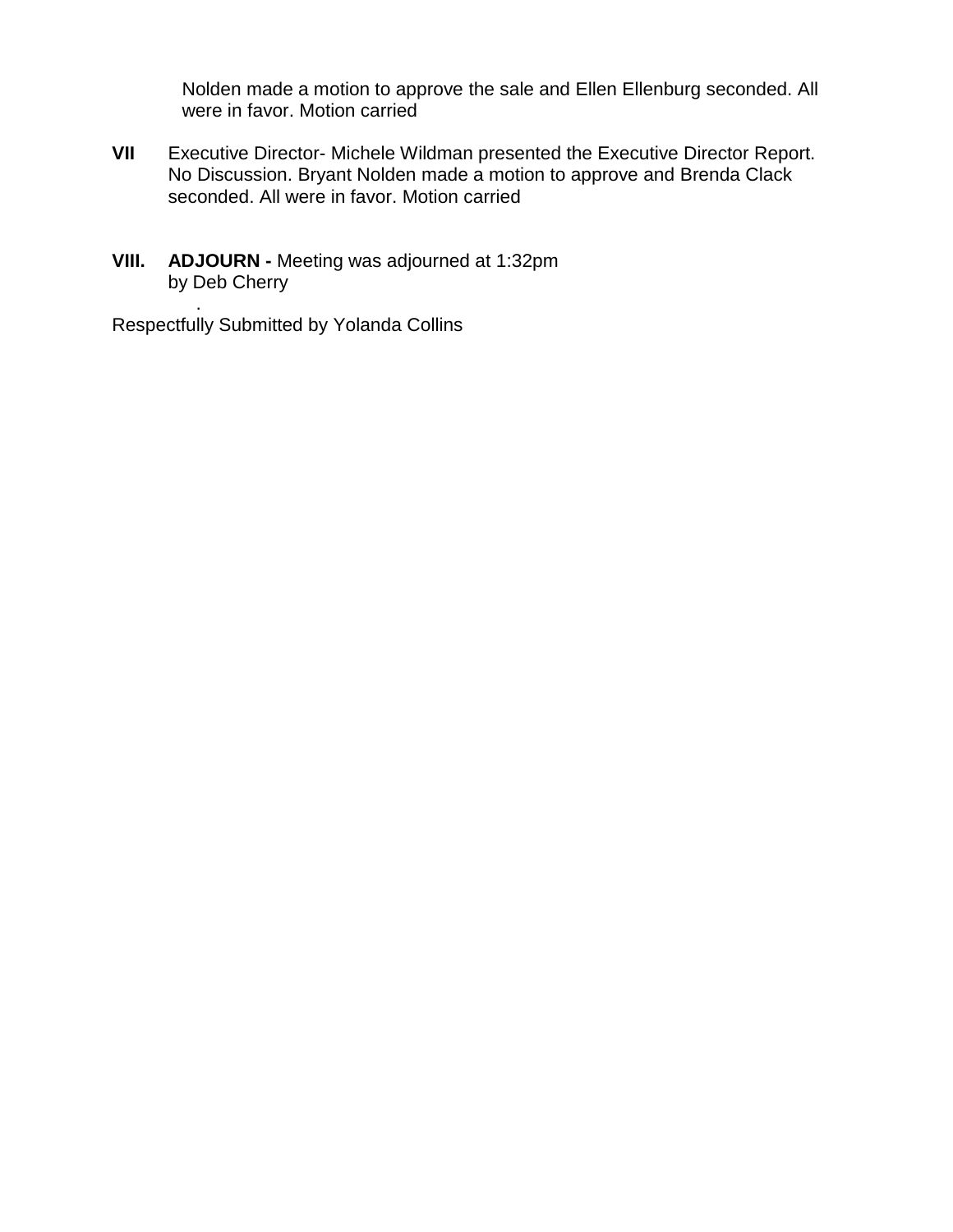# **Board Meeting Minutes GENESEE COUNTY LAND BANK AUTHORITY BOARD OF DIRECTORS March 13th, 2019**

1:00 p.m. at Genesee County Administration Building

### **Board Members:**

*Present:* Deborah Cherry, Brenda Clack, Bryant Nolden, Ellen Ellenburg, : Mark Young, Santino Guerra

*Excused*: Pat Lockwood

*Quorum present?* Yes

*Staff Present: Dawn Everett, Paul McShane, Michele Wildman, Yolanda Collins, Jennifer Riggs, Christina Kelly, Raynetta Speed*

### **I. WELCOME**

Meeting was called to order at 1:02 p.m. by Deb Cherry.

### **II. APPROVAL OF MINUTES**

- Bryant Nolden made a motion to approve the February13th, 2019 meeting minutes and Mark Young seconded. No Discussion. All were in favor. Motion carried.

### **III. PUBLIC COMMENT**

Mark Baldwin 501 E Gillespie came come forth to thank the Land Bank for the process of the homes demolished in his neighborhood. Mr. Baldwin did have a question about the priority of selling vacant lots to homeowners, but he was redirected to talk to Land Bank staff in the office or attend a Citizen's Advisory Council Meeting.

### - **IV. REPORTS**

**A.**Financial Report for February 2019 – **Action Required**

Paul McShane presented the February 2019 financial reports to the Board. Mr. McShane stated that there are no big expenses to report. Discussion Followed. Brenda Clack made a motion to approve the financial report and Ellen Ellenburg seconded. All were in favor. Motion carried.

### **B.**Plante Moran 09/30 Audit-**Action Required**

Pamela Hill from Plante Moran presented the 09/30 audit results to the board. Discussion Followed. Bryant Nolden made a motion to approve the audit and Ellen Ellenburg seconded. All were in favor. Motion carried.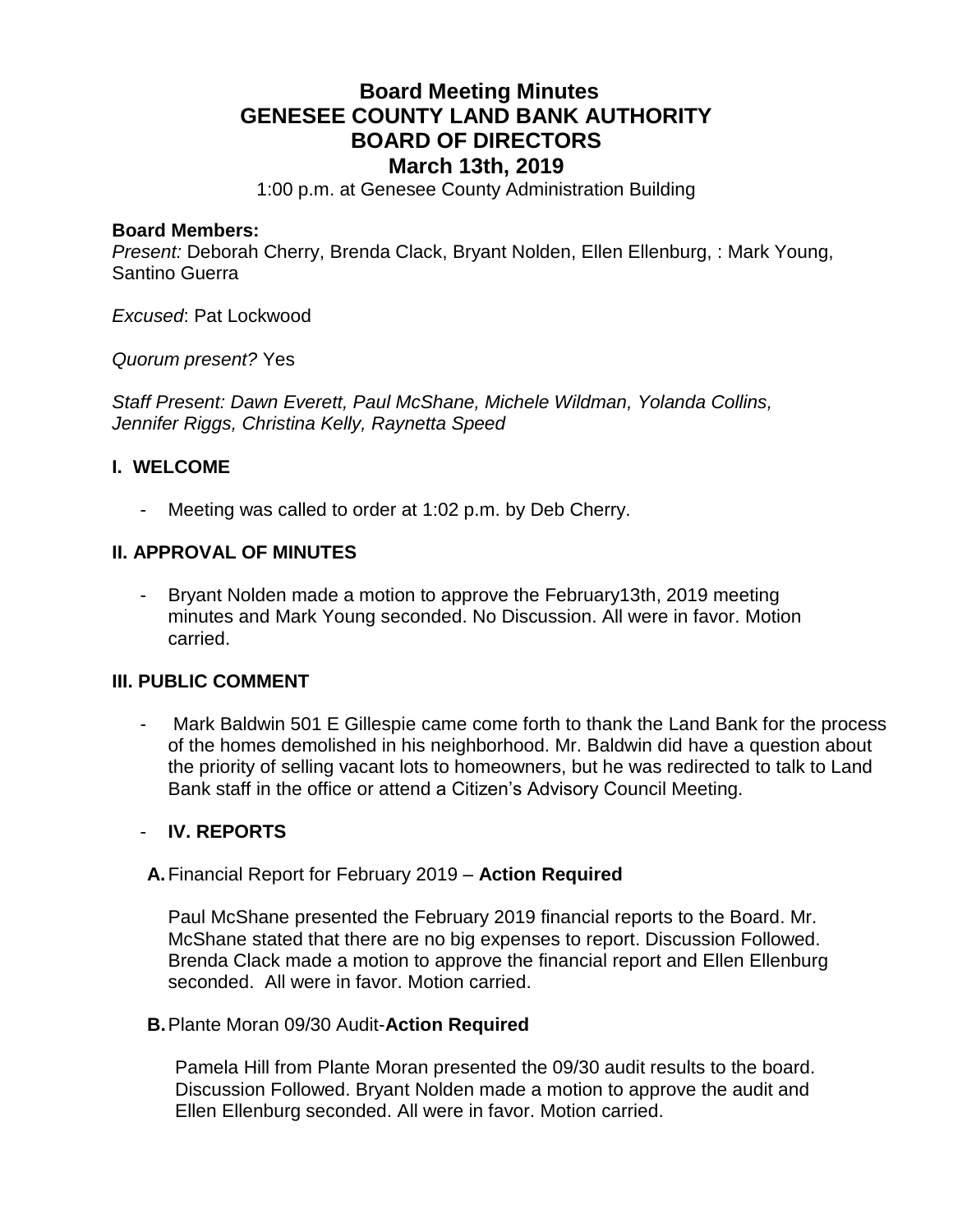### **C.**Sales Report for February 2019 – **Action Required**

Jennifer Riggs presented the Sales report to the Board for the month of February 2019. Mrs. Riggs stated that sales for February were around \$358,000 including the sale of 22 vacant lots and 13 structures. Bryant Nolden made a motion to approve the sales report and Brenda Clack seconded. All were in favor. Motion carried.

**D.**Demo Contracts – Information Only

### **V. Old Business**

There was no Old Business.

### **VI. New Business**

### **A.** Option Agreement– **Action Required**

Jennifer Riggs presented: Norstar requested an extension of their second option as well as requested additional parcels for a third option. Discussion Gollowed. Santino Guerra made a motion to approve the Option Agreement and Ellen Ellenburg seconded. All were in favor. Motion carried.

### **B.** Multiple Parcel Purchase -**Action Required**

Jennifer Riggs t presented: Shawn Groves has requested to purchase 1119 Barrie in the City of Flint. Mr. Groves has had more than three purchases in the past 12 months, so this requires board approval. Bryant Nolden made a motion to approve the sale and Santino Guerra seconded. All were in favor. Motion carried.

### **C.** Purchase After Tax Foreclosure -**Action Required**.

Jennifer Riggs presented: Lee Henderson has requested to purchase a church at 1071 N Cornell. Mr. Henderson was renting the property when it was foreclosed, but he had a 2007 foreclosure and is currently one year behind on his own property taxes. Staff advised him that all taxes must be current in order to purchase. Bryant Nolden made a motion to approve the sale and Mark Young seconded. All were in favor. Motion carried.

### **D.** Purchase After Tax Foreclosure -**Action Required**.

Jennifer Riggs presented: Kenneth & Carol Hartwell has requested to purchase 1910 Zimmerman in the City Of Flint. Mr. & Mrs. Hartwell had a 2009 foreclosure. The board needs to approve the request in order to complete the sale. Discussion Followed. Bryant Nolden made a motion to approve the sale and Ellen Ellenburg seconded. All were in favor. Motion carried.

### **E.** Multiple Party Purchase -**Action Required** Jennifer Riggs presented: Judy Franks & Nathanial Callaway has requested to jointly purchase 202 E. Pulaski in the City Of Flint. Bryant Nolden made a motion to approve the sale and Brenda Clack seconded. All were in favor. Motion carried.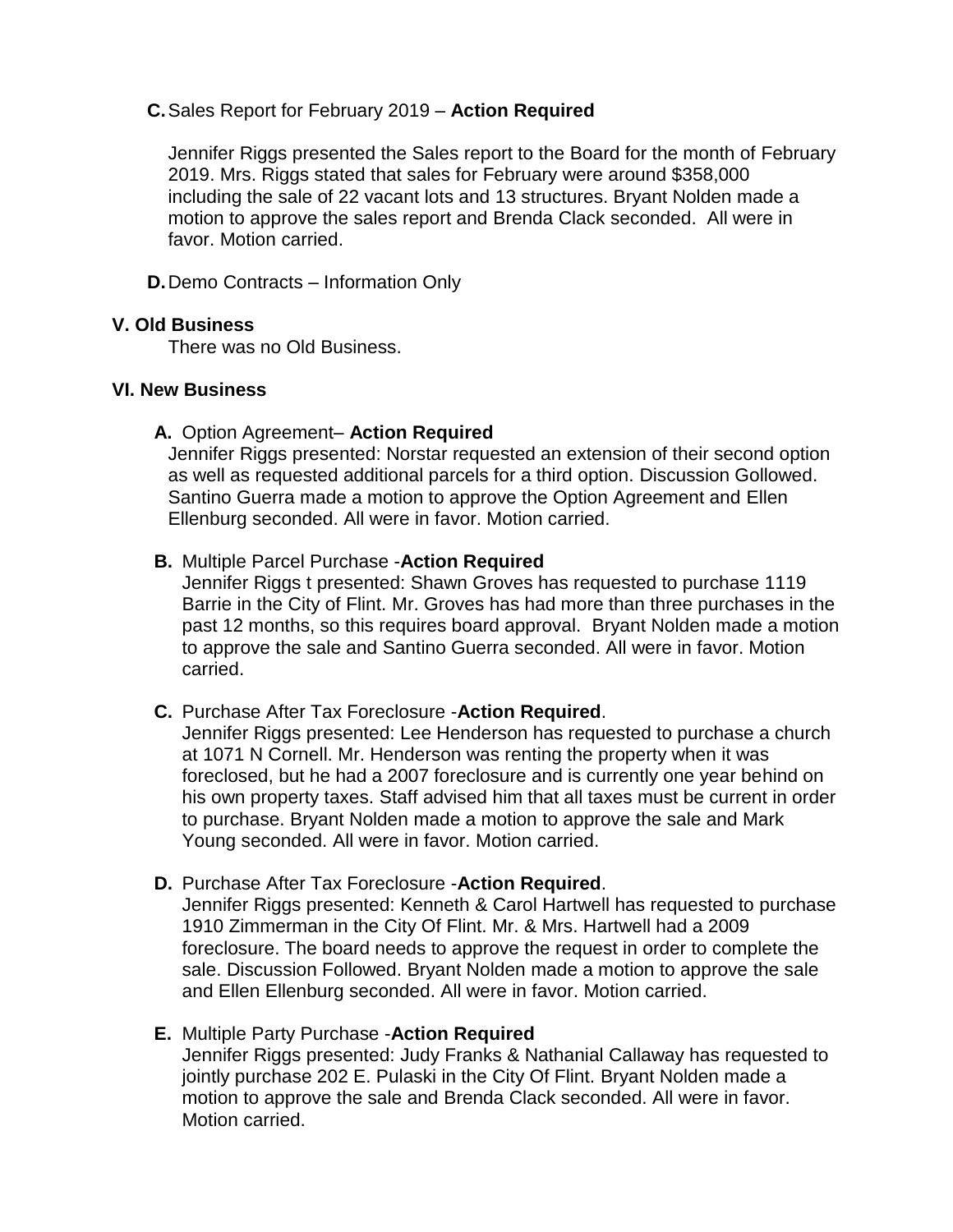### **F.** Multiple Party Purchase -**Action Required**

Jennifer Riggs presented: Charlotte Harris & Grandville McBride has requested to jointly purchase 4522 Crissman St in the City Of Flint. Bryant Nolden made a motion to approve the sale and Brenda Clack seconded. All were in favor. Motion carried

### **G.** Multiple Party Purchase -**Action Required**

Jennifer Riggs presented: Johnny Morse & Jennifer Jones has requested to jointly purchase 2010 Burns in the City Of Flint. Bryant Nolden made a motion to approve the sale and Brenda Clack seconded. All were in favor. Motion carried

# **H.** Board Member Purchase-**Action Required**

Jennifer Riggs presented: Board Member Commissioner Bryant Nolden has requested to purchase 701 E. Bundy in the City Of Flint. Brenda Clack made a motion Ellen Ellenburg. All in Favor One Abstain. Motion Carried.

# **I.** Demolition Contract Recommendation-Action Required

Christina Kelly presented: Christina Kelly has requested that the Board of Directors suspend SC Environmental for the next 30 days due to non-compliance of required specs. Faith Finholm handed members a memorandum of all the issues that has led to the recommendation. The President Of SC Nick Koster spoke on behalf of the company. Discussion Followed. Mark Young made a motion to suspend SC Environmental indefinitely and Bryant Nolden seconded. All in favor. Motion carried.

### **VII** Executive Director- Michele Wildman presented the Executive Director Report. No Discussion. Mark Young made a motion to approve and Santino Guerra seconded. All were in favor. Motion carried

### **VIII. ADJOURN -** Meeting was adjourned at 2:17pm by Deb Cherry

Respectfully Submitted by Yolanda Collins

.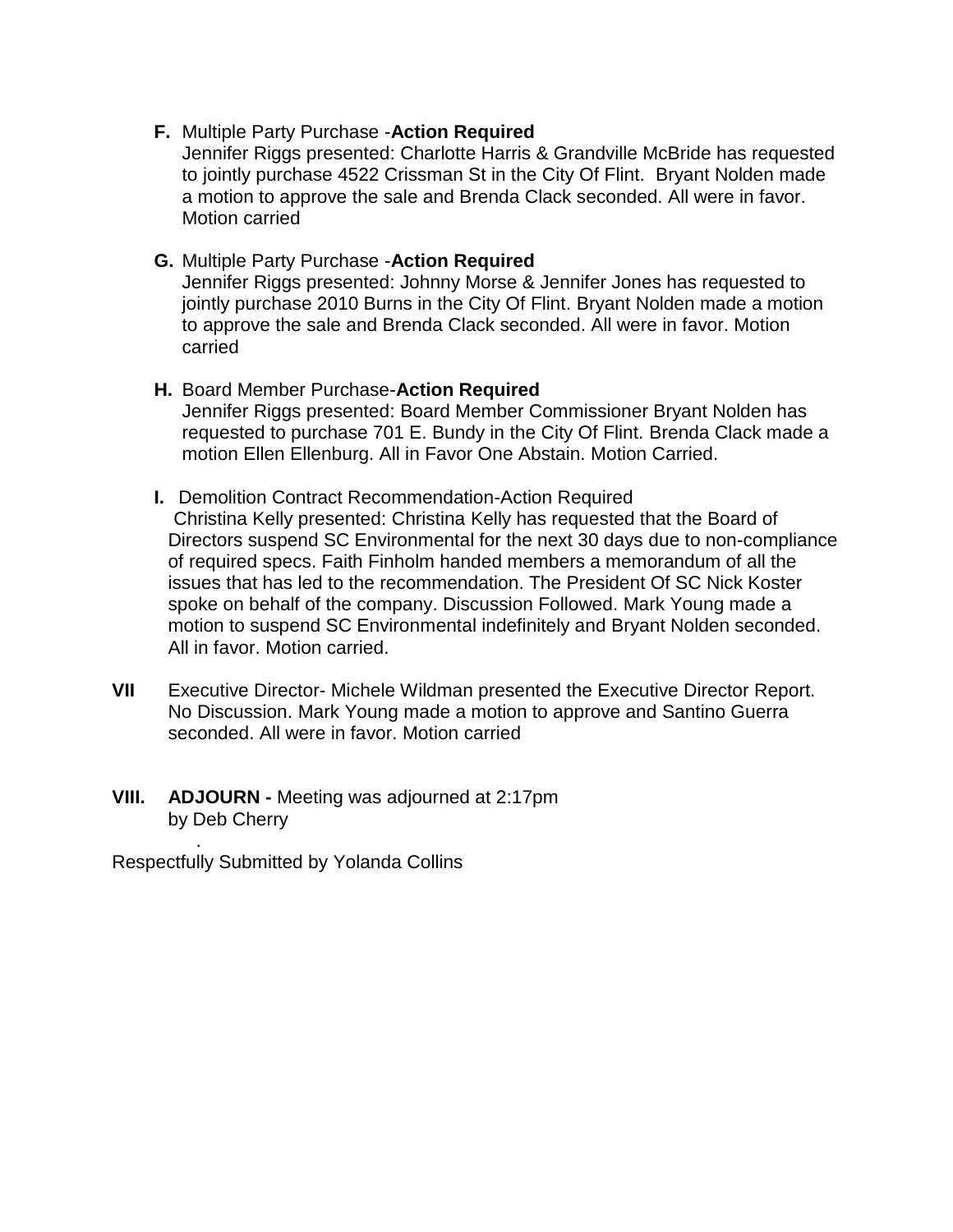# **Board Meeting Minutes GENESEE COUNTY LAND BANK AUTHORITY BOARD OF DIRECTORS April 10th, 2019**

1:00 p.m. at Genesee County Administration Building

### **Board Members:**

*Present:* Deborah Cherry, Brenda Clack, Bryant Nolden, Ellen Ellenburg, Mark Young, Santino Guerra

*Excused*: Pat Lockwood

*Quorum present?* Yes

*Staff Present: Dawn Everett, Paul McShane, Michele Wildman, Yolanda Collins, Moses Timlin, Christina Kelly, Christina Kelly*

### **I. WELCOME**

Meeting was called to order at 1:03 p.m. by Deb Cherry.

### **II. APPROVAL OF MINUTES**

- Bryant Nolden made a motion to approve the March 13th, 2019 meeting minutes and Mark Young seconded. No Discussion. All were in favor. Motion carried.

### **III. PUBLIC COMMENT**

- Mr. Farah 6251 Scott Rd of Thetford Township applied for a vacant lot next to a property that he owns. Mr. Farah received notification from the sales department that he did not qualify for the vacant lot and that another applicant is already scheduled to close on the property. Mr. Farah came before the board to ask if the closing could be postponed to allow him to pay his back taxes. GCLBA Executive Director explained to Mr. Farah why he did not qualify and that the sale will continue on as scheduled.
- Robert Simmonds 105 Lake St Otisville, MI. Mr. Simmonds was advised he was on the agenda for today. .

### **IV. REPORTS**

**A.**Financial Report for March 2019 – **Action Required**

Paul McShane presented the March 2019 financial reports to the Board. Mr. McShane stated that we are halfway through the fiscal year and on track with the budget. Payment from IINN of \$112,500.00 was received. Discussion Followed. Bryant Nolden made a motion to approve the financial report and Mark Young seconded. All were in favor. Motion carried.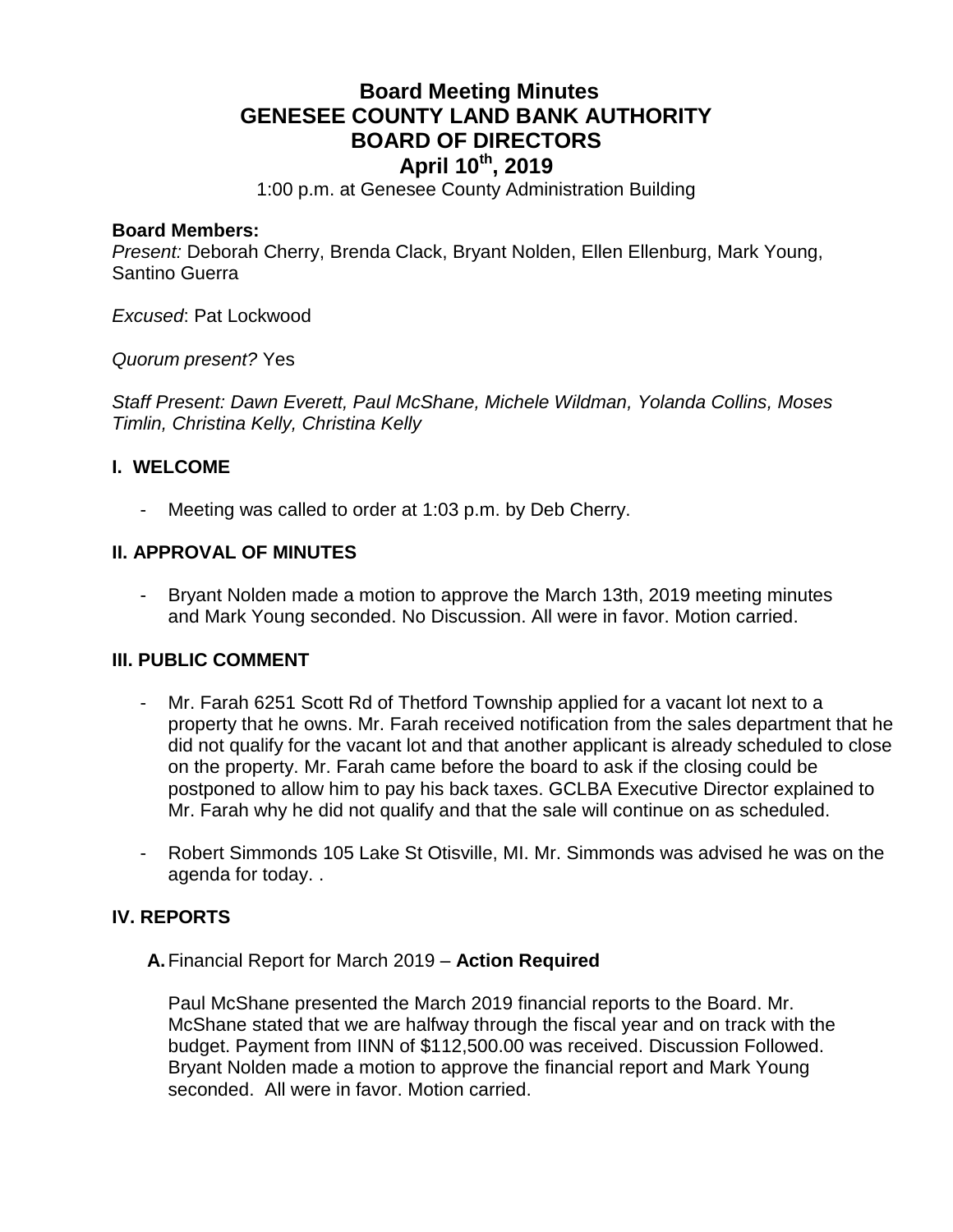**B.**Sales Report for March 2019 – **Action Required**

Dawn Everett presented the Sales report to the Board for the month of March 2019. Mrs. Everett stated that sales for March were around \$244,000 including the sale of 22 vacant lots and 33 structures. Bryant Nolden made a motion to approve the sales report and Mark Young seconded. All were in favor. Motion carried.

**C.**Demo Contracts – Information Only

### **V. Old Business**

A. Demolition Contractor Recommendation Update-**Action Required**

Christina Kelly presented to the board on SC Environmental. GCLBA is recommending that SC correct all the issues that have been identified. Bryant Nolden made a motion to approve the contractor recommendation and Mark Young seconded. All were in favor. Motion carried.

Christina Kelly presented to the board that GCLBA is recommending that the work that is under contract with SC be cancelled and put out for re-bid. Bryant Nolden made a motion to approve the contractor recommendation and Brenda Clack seconded. All were in favor. Motion carried.

### **VI. New Business**

### **A.** Multiple Parcel Purchase– **Action Required**

Dawn Everett presented: Jason Cate requested to purchase 3232 Holly Rd & 3818 Woodrow In the City Of Flint as investment properties after they are brought up to code. Policy requires board approval for multiple purchases. Discussion Followed. Bryant Nolden made a motion to approve the sale and Mark Young seconded. All were in favor. Motion carried.

### **B.** Multiple Parcel Purchase -**Action Required**

Dawn Everett presented: Shawn Groves has requested to purchase 2402 Illinois in the City of Flint. Mr. Groves has had more than three purchases in the past 12 months, so this requires board approval Bryant Nolden made a motion to approve the sale and Mark Young seconded. All were in favor. Motion carried.

### **C.** Purchase After Tax Foreclosure -**Action Required**.

Dawn Everett presented: Deborah Patrick has requested to purchase a property at 1182 E. Foss. Ms. Patrick was renting the property when it was foreclosed, but she had a 2011 foreclosure. Bryant Nolden made a motion to approve the sale and Brenda Clack seconded. All were in favor. Motion carried.

### **D.** Purchase After Tax Foreclosure -**Action Required**.

Dawn Everett presented: Robert Simmonds has requested to purchase 105 Lake in Forest Township. Mr. Simmonds had a 2007 foreclosure. The board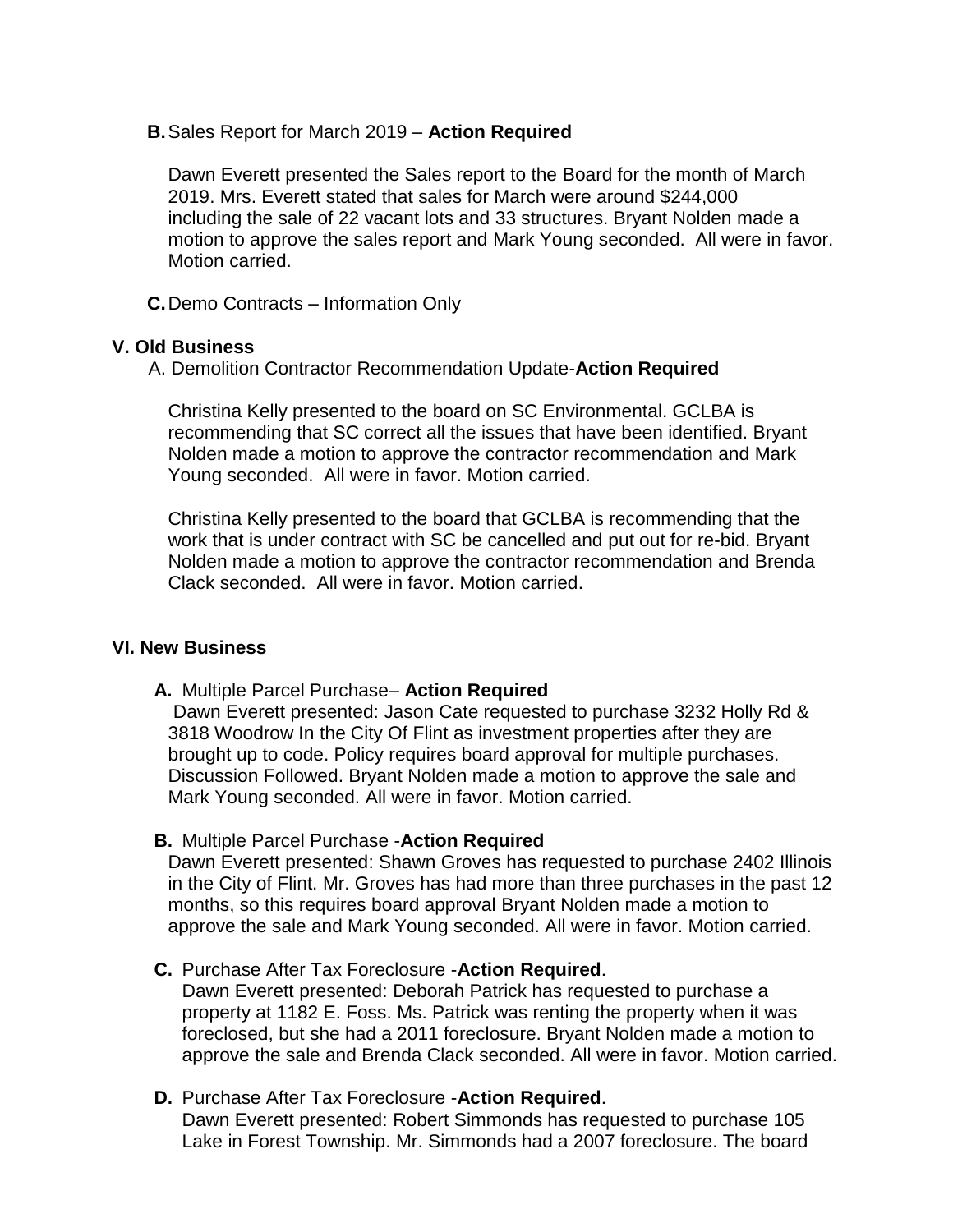needs to approve the request in order to complete the sale. Discussion Followed. Bryant Nolden made a motion to approve the sale and Santino Guerro seconded. All were in favor. Motion carried.

- **VII** Executive Director- Michele Wildman presented the Executive Director Report. No Discussion. Bryant Nolden made a motion to approve and Santino Guerra seconded. All were in favor. Motion carried
- **VIII** Informational Presentation: Moses Timlin presented on the work that the GCLBA has going on in the DTM School area
- **IX. ADJOURN -** Meeting was adjourned at 1:57pm by Deb Cherry

. Respectfully Submitted by Yolanda Collins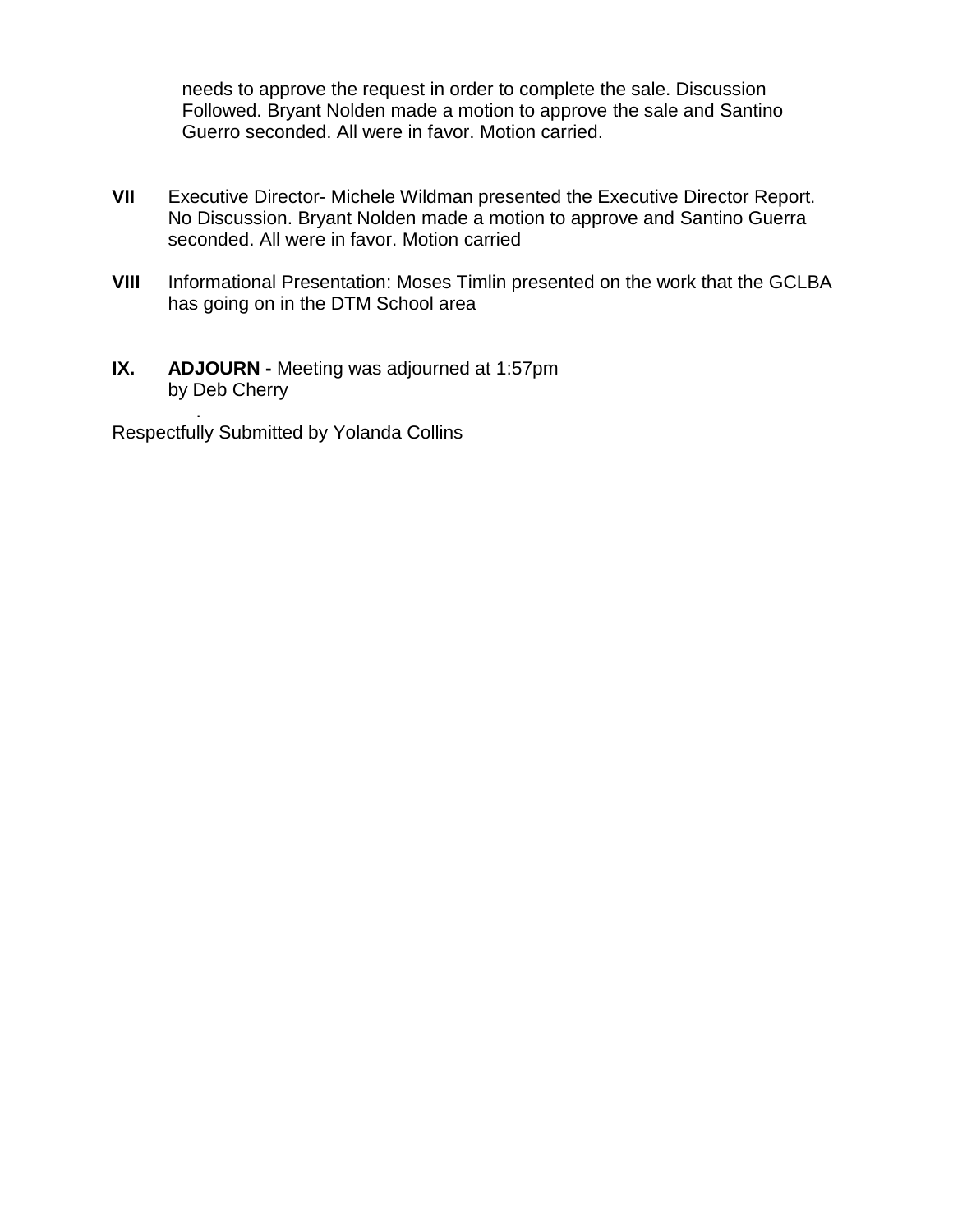# **Board Meeting Minutes GENESEE COUNTY LAND BANK AUTHORITY BOARD OF DIRECTORS May 8th, 2019**

1:00 p.m. at Genesee County Administration Building

### **Board Members:**

*Present:* Deborah Cherry, Brenda Clack, Bryant Nolden, Ellen Ellenburg, Mark Young, Pat Lockwood

### *Excused*:

*Quorum present?* Yes

*Staff Present: Dawn Everett, Paul McShane, Michele Wildman, Yolanda Collins*

### **I. WELCOME**

Meeting was called to order at 1:02 p.m. by Deb Cherry.

### **II. APPROVAL OF MINUTES**

- Bryant Nolden made a motion to approve the April 10th, 2019 meeting minutes and Pat Lockwood seconded. No Discussion. All were in favor. Motion carried.

### **III. PUBLIC COMMENT**

- None

### **IV. REPORTS**

### **A.**Financial Report for April 2019 – **Action Required**

Paul McShane presented the April 2019 financial reports to the Board. Mr. McShane stated that there is no big ticket item outside of the insurance policy. Discussion Followed. Bryant Nolden made a motion to approve the financial report and Brenda Clack seconded. All were in favor. Motion carried.

### **B.**Sales Report for April 2019 – **Action Required**

Dawn Everett presented the Sales report to the Board for the month of April 2019. Mrs. Everett stated that sales for April were around \$390,000.00 including the sale of 15 vacant lots and 37 structures. Bryant Nolden made a motion to approve the sales report and Brenda Clack seconded. All were in favor. Motion carried.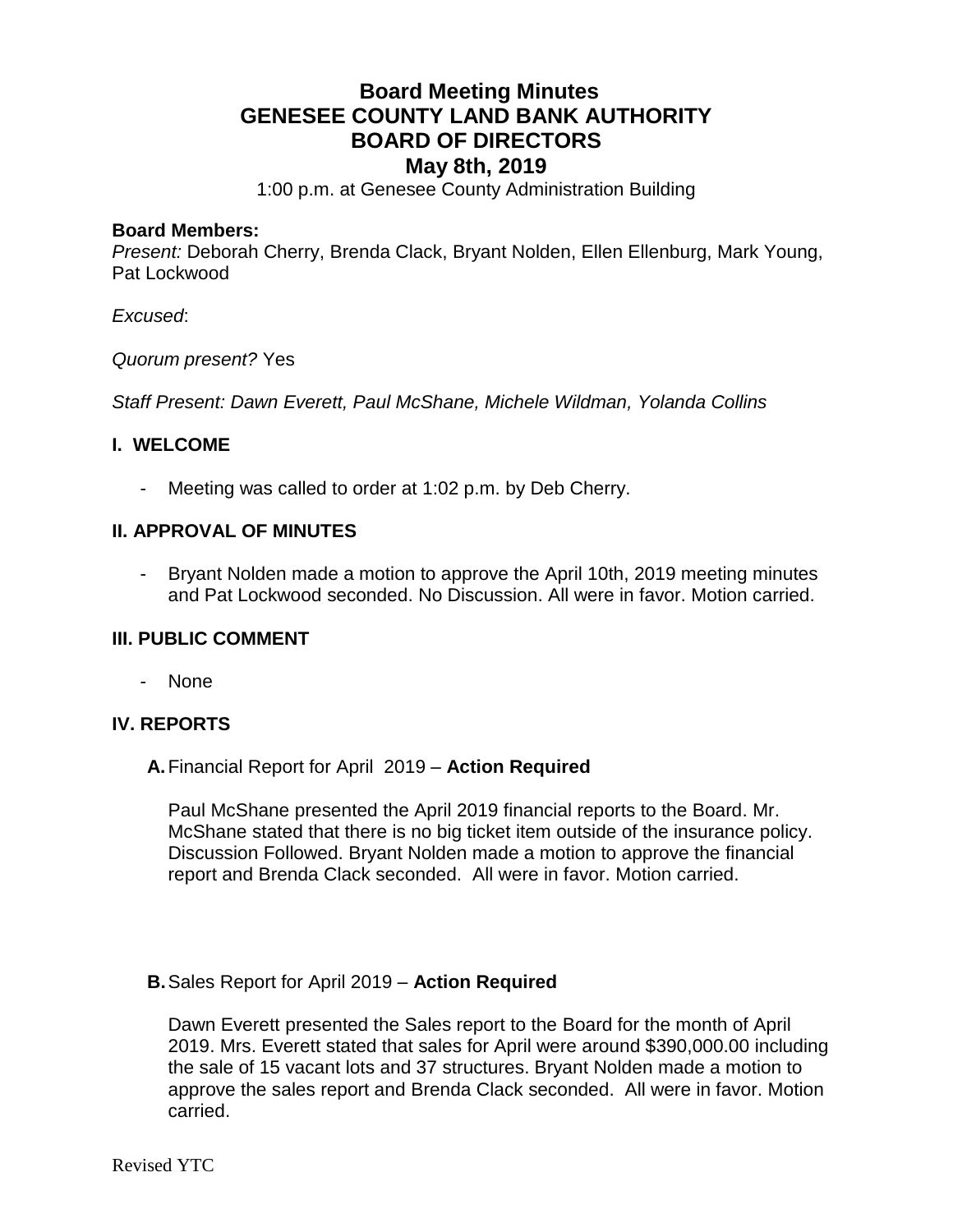### **C.**Demo Contracts – Information Only

### **V. Old Business**

### **VI. New Business**

### **A.** Multiple Parcel Purchase– **Action Required**

Dawn Everett presented: Fresh Start CDC requested to amend the current option agreement by adding additional parcels. Discussion Followed. Bryant Nolden made a motion to approve the option agreement additions and Ellen Ellenburg seconded. All were in favor. Motion carried.

### **B.** Multiple Parcel Purchase -**Action Required**

Dawn Everett presented: Jason Cate has requested to purchase 2910 Crestwood Drive in the City of Flint. Mr. Cate has had more than three purchases in the past 12 months, so this requires board approval Mark Young made a motion to approve the sale and Bryant Nolden seconded. All were in favor. Motion carried.

### **C.** Multiple Parcel Purchase -**Action Required** .

Dawn Everett presented: Minne Rembert & Donna Fairk has requested to jointly purchase a vacant lot 40-25-178-056. This joint purchase requires board approval. Mark Young made a motion to approve the sale and Bryant Nolden seconded. All were in favor. Motion carried.

### **D.** Demolition List Purchase -**Action Required**.

Dawn Everett presented: Mott's Children Center has requested to purchase 914 & 918 Stevenson St in the City of Flint. The properties are on the demolition list which requires board approval. Discussion Followed. Brenda Clack made a motion to approve the sale and Ellen Ellenburg seconded. All were in favor. Motion carried.

### **E.** Demolition List Purchase -**Action Required**.

Dawn Everett presented: Mott's Children Center has requested to purchase 1022 Stevenson St in the City of Flint. The property is on the demolition list which requires board approval. Discussion Followed. Mark Young made a motion to approve the sale and Bryant Nolden seconded. All were in favor. Motion carried.

#### : **F.** Audit RFP Recommendation-Action Required

Paul McShane presented: A Request For Proposals for Audit (RFP) was issued for the following fiscal years 2018/2019, 2019/2020, 2020/2021 for The Genesee County Land Bank Authority. Three proposals were received from qualified firms and the Staff is recommending Stewart, Beauvais & Whipple which has the lowest bid. Discussion Followed. Ellen Ellenburg made a motion to approve the RFP recommendation and Pat Lockwood seconded. One No.. Motion carried.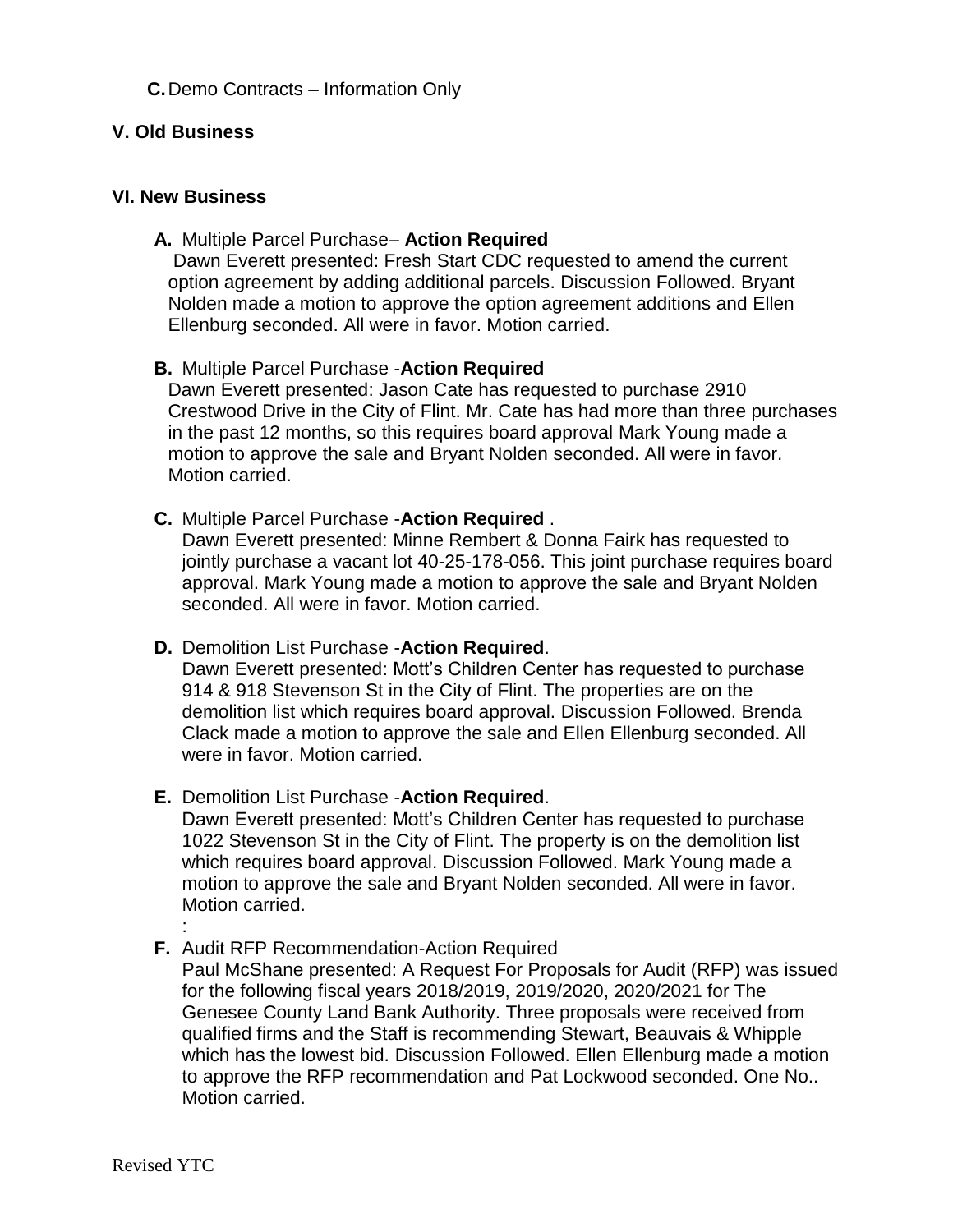- **VII.** Executive Director- Michele Wildman presented the Executive Director Report. No Discussion. Mark Young made a motion to approve and Bryant Nolden seconded. All were in favor. Motion carried
- **VIII. ADJOURN -** Meeting was adjourned at 1:28pm by Deb Cherry

. Respectfully Submitted by Yolanda Collins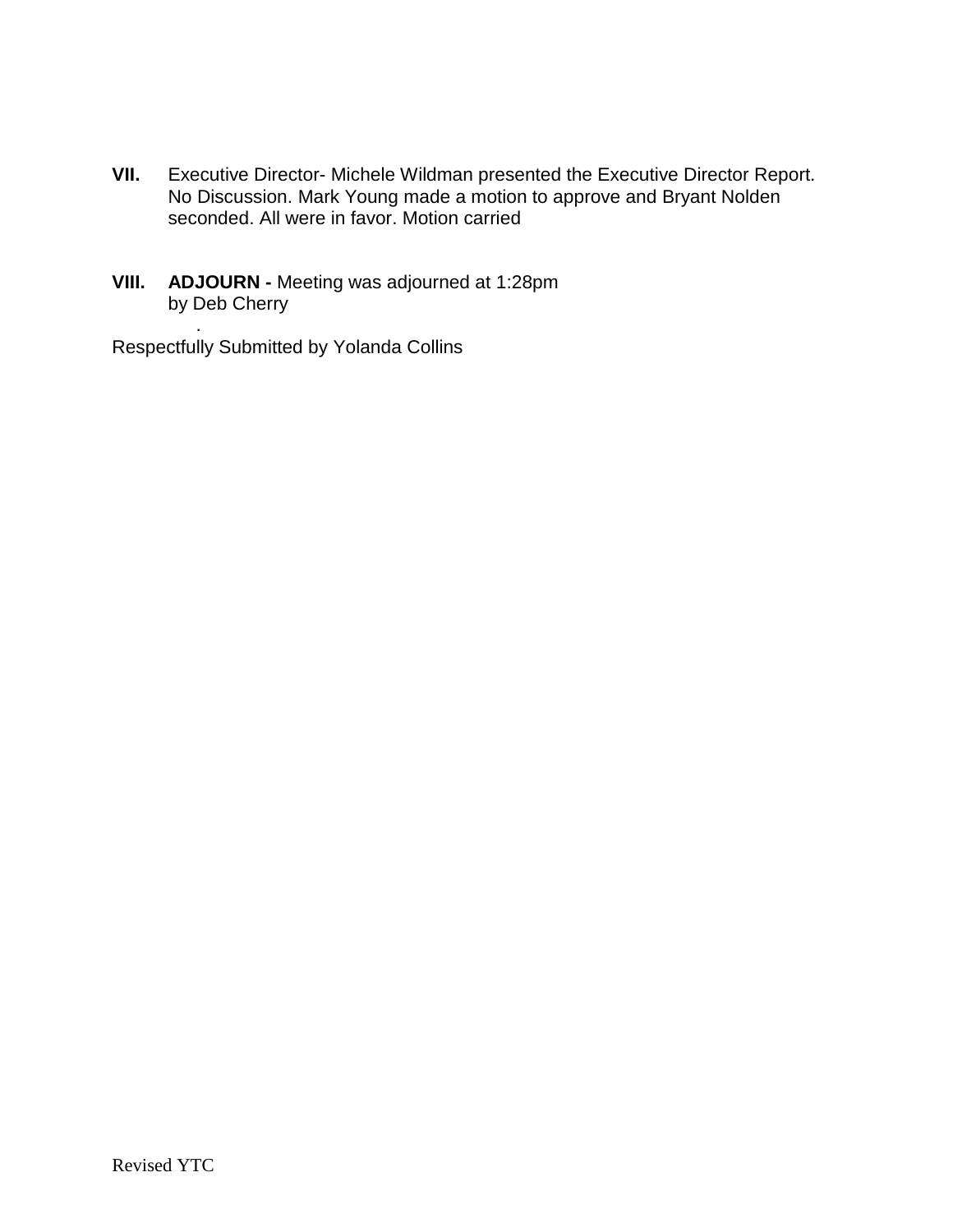# Board Meeting Minutes GENESEE COUNTY LAND BANK AUTHORITY BOARD OF DIRECTORS June 12th, 2019 1:00 p.m. at Genesee County Administration Building

Board Members:

*Present:* Brenda Clack, Bryant Nolden, Ellen Ellenburg, Santino Guerro, Pat Lockwood

*Absent*: Deborah Cherry & Mark Young

### *Quorum present?* Yes

*Staff Present: Dawn Everett, Paul McShane, Michele Wildman, Yolanda Collins*

### I. WELCOME

Meeting was called to order at 1:07 p.m. by Brenda Clack.

### II. APPROVAL OF MINUTES

- Pat Lockwood made a motion to approve the May 8th, 2019 meeting minutes and Bryant Nolden seconded. No Discussion. All were in favor. Motion carried.

### III. PUBLIC COMMENT

- Samantha Garcia 1649 Belle Ave Flint, MI. Ms. Garcia issue is with the address of 1645 Belle Ave. She has spoken to the City Of Flint and Land Bank because the home has been vacant for about 10 years and she has been trying to maintain the yard. Issues of concern are the falling tree in the backyard and the overgrown grass. Ms. Garcia was told that the Land Bank staff will follow up with Maintence on assisting with cleaning up the backyard.

### IV. REPORTS

**A.**Financial Report for May 2019 – Action Required

Paul McShane presented the May 2019 financial reports to the Board. Mr. McShane stated that the revenue is on target and the main monthly expenses are on wages and maintenance equipment. Discussion Followed. Bryant Nolden made a motion to approve the financial report and Pat Lockwood seconded. All were in favor. Motion carried.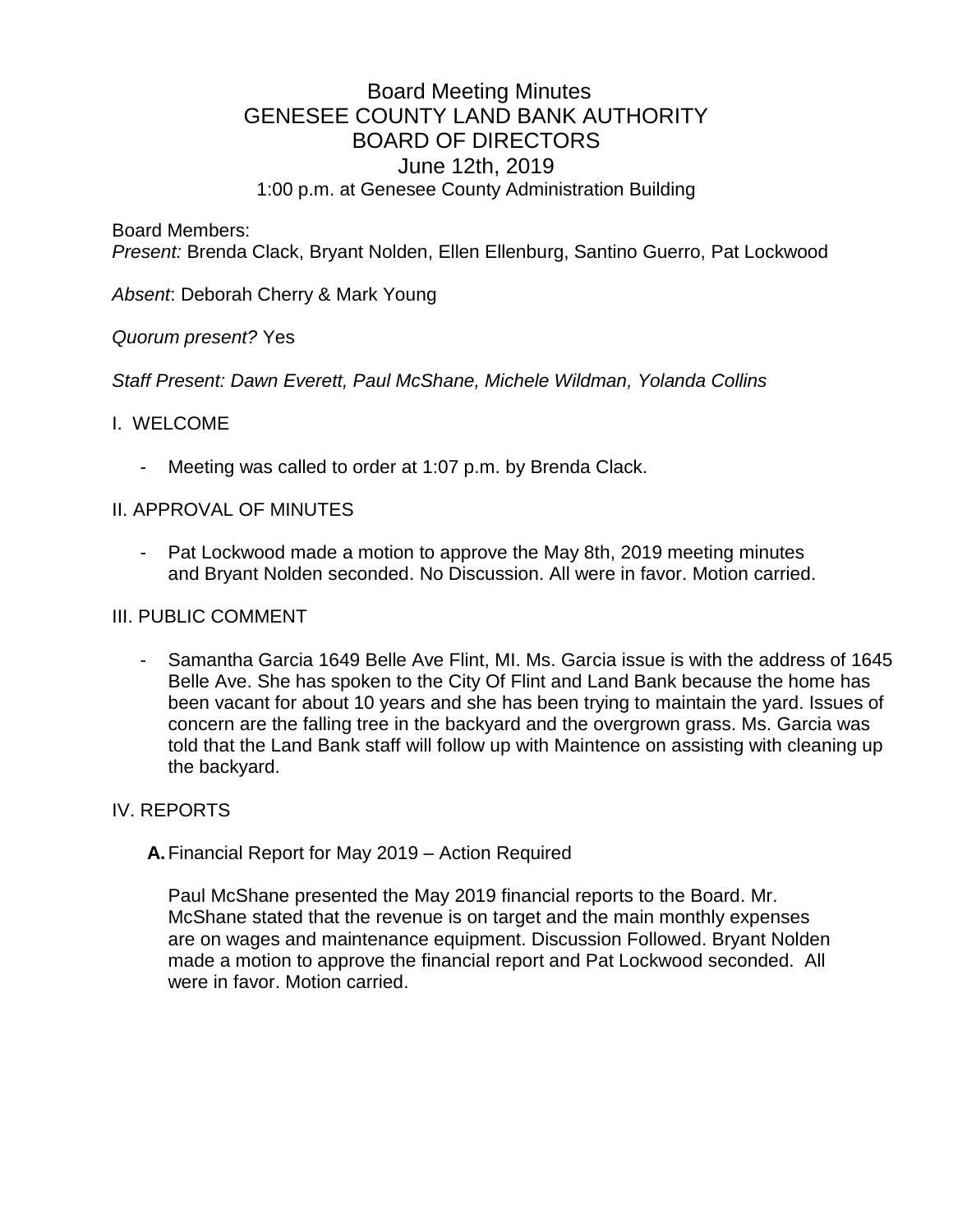### **B.**Sales Report for May 2019 – Action Required

Dawn Everett presented the Sales report to the Board for the month of May 2019. Mrs. Everett stated that sales for May were around \$210,000.00 including the sale of 16 vacant lots and 22 structures. Bryant Nolden made a motion to approve the sales report and Santino Guerra seconded. All were in favor. Motion carried.

- **C.**Demo Contracts Information Only
- V. Old Business
- VI. New Business

.

**A.** Multiple Parcel Purchase– Action Required

Dawn Everett presented: Jason Cate has requested to purchase 920 Markham St. Flint, MI. Mr. Cate has had more than three purchases in the past 12 months, so this requires board approval. Bryant Nolden made a motion to approve the sale and Santino Guerro seconded. All were in favor. Motion carried.

**B.** Multiple Party Transfer -Action Required

Dawn Everett presented: Judy Franks and Curtis Williams has requested to purchase 202 E. Pulaski Flint, MI. Policy requires board approval for all transfers that involve more than one party. Bryant Nolden made a motion to approve the sale and Santino Guerro seconded. All were in favor. Motion carried.

**C.** Parcel Transfers -Action Required

Dawn Everett presented: Norstar Development is in the process of purchasing multiple parcels to combine and build on. The issue is that in order to combine the parcels they must all be on the same tax roll. The City Of Flint and The Genesee County Land Bank are willing to transfer between the two entities to get them on the same tax roll. Bryant Nolden made a motion to approve the multiple parcel transfers and Santino Guerro seconded. All were in favor. Motion carried.

- **D.** Purchase After Tax Foreclosure -Action Required. Dawn Everett presented: Mark Yuschak is requesting to purchase 9432 Coldwater Davison, MI. in the amount of \$31,100 cash. Mr. Yuschak had a 2012 foreclosure and this request requires board approval. Bryant Nolden made a motion to approve the sale and Santino Guerro seconded. All were in favor. Motion carried.
- **E.** Purchase After Tax Foreclosure -Action Required. Dawn Everett presented: Richard and Barbara Booker has requested to purchase 3278 Spring Valley Mt. Morris, MI. in the amount of \$20,000 cash. Mr. & Mrs. Booker had a 2014 foreclosure and this request requires board approval. Bryant Nolden made a motion to approve the sale and Santino Guerro seconded. All were in favor. Motion carried.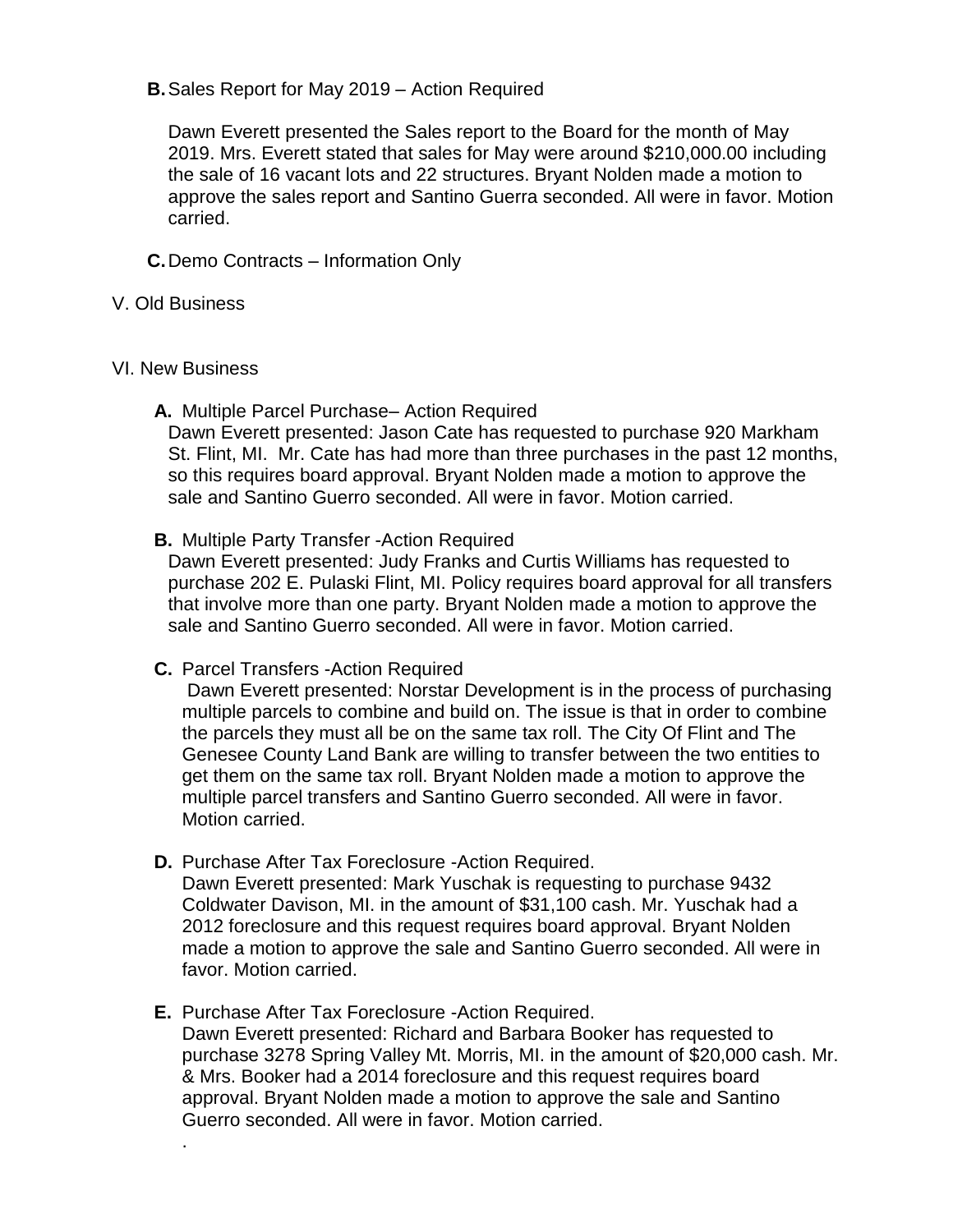- VII. Executive Director- Michele Wildman presented the Executive Director Report. Discussion Followed. Pat Lockwood made a motion to approve and Bryant Nolden seconded. All were in favor. Motion carried
- VIII. ADJOURN Meeting was adjourned at 1:33pm by Brenda Clack

Respectfully Submitted by Yolanda Collins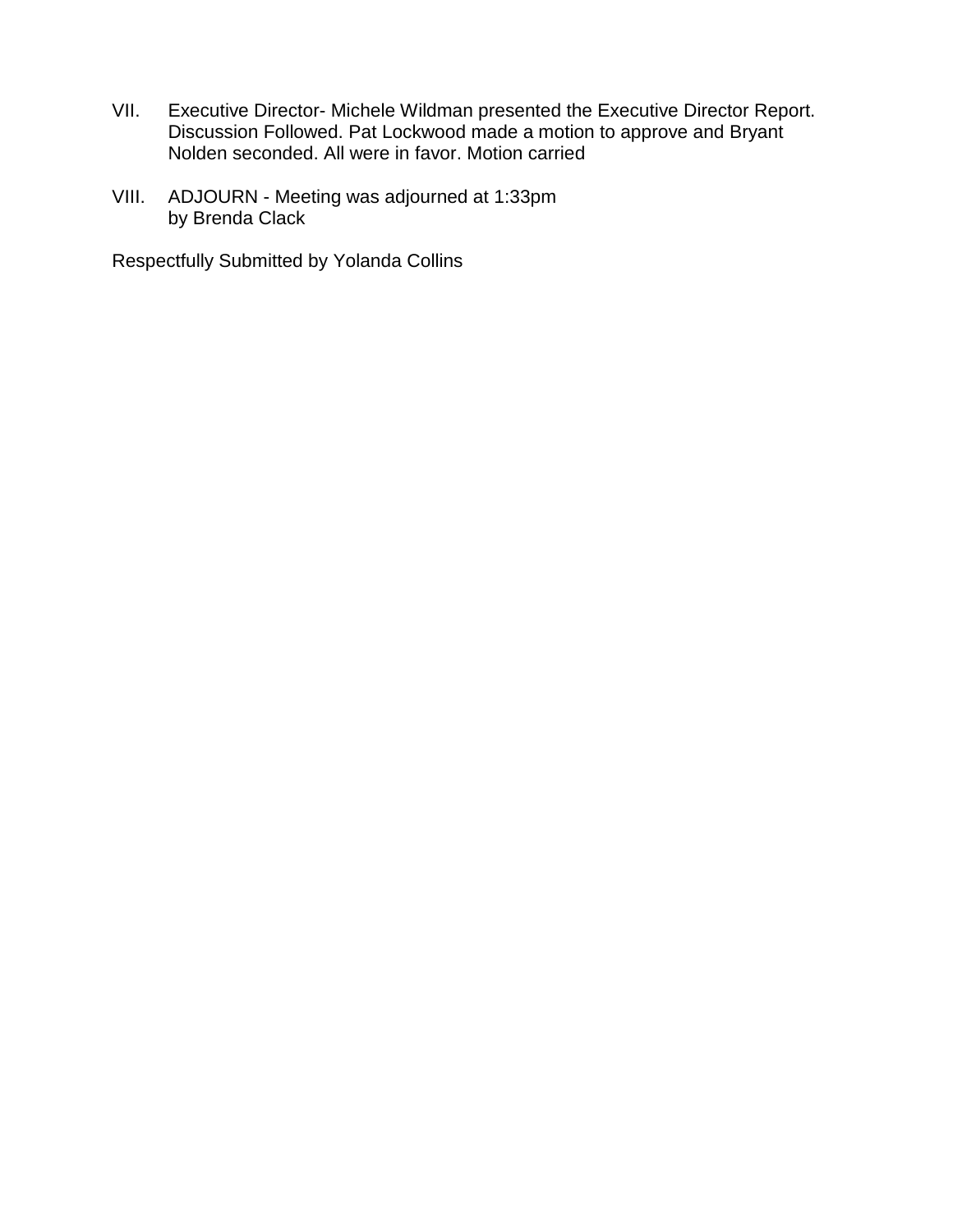# Board Meeting Minutes GENESEE COUNTY LAND BANK AUTHORITY BOARD OF DIRECTORS July 17th, 2019 1:00 p.m. at Genesee County Administration Building

Board Members:

*Present:* Deborah Cherry, Bryant Nolden, Santino Guerro, Pat Lockwood

*Absent*: Brenda Clack, Mark Young & Ellen Ellenburg,

### *Quorum present?* Yes

*Staff Present: Dawn Everett, Paul McShane, Michele Wildman, Yolanda Collins & Christina Kelly*

### I. WELCOME

Meeting was called to order at 1:04 p.m. by Deb Cherry.

### II. APPROVAL OF MINUTES

Bryant Nolden made a motion to approve the June 12th, 2019 meeting minutes and Santino Guerro seconded. No Discussion. All were in favor. Motion carried.

### III. PUBLIC COMMENT

- Roy Jackson was renting 1309 N. Saginaw St for his auto body shop until it was foreclosed on April 1<sup>st</sup> 2018. He came before the board to speak of all the issues that has happened before foreclosure as he is interested in purchasing the building to continue operating his business. Mr. Jackson was referred to the Sales Manager.
- Chris Bell was renting 1319 N. Saginaw St for his auto detailing shop until it was foreclosed April 1<sup>st</sup>, 2018. He came before the board to speak of what his plans were to get the property updated if he is approved for purchase. Mr. Bell was referred to the Sales Manager.
- **(Public Comment was reopened at the end of the meeting)** Flint Park Neighborhood Association came forth to report high weeds and grass complaints in the neighborhood. The areas of Saginaw and Jamieson as well as Stewart and Fleming Rd, The representative for the association stated that these areas are driving hazards and no one has ever cut the property.
- Attorney Kenneth Scott wanted to address the prior compliant of the property at Stewart and Fleming Rd that was identified as hazardous. Attorney Scott stated that he owned the property that it is not under the ownership of the Land Bank and that he has that property cut every month.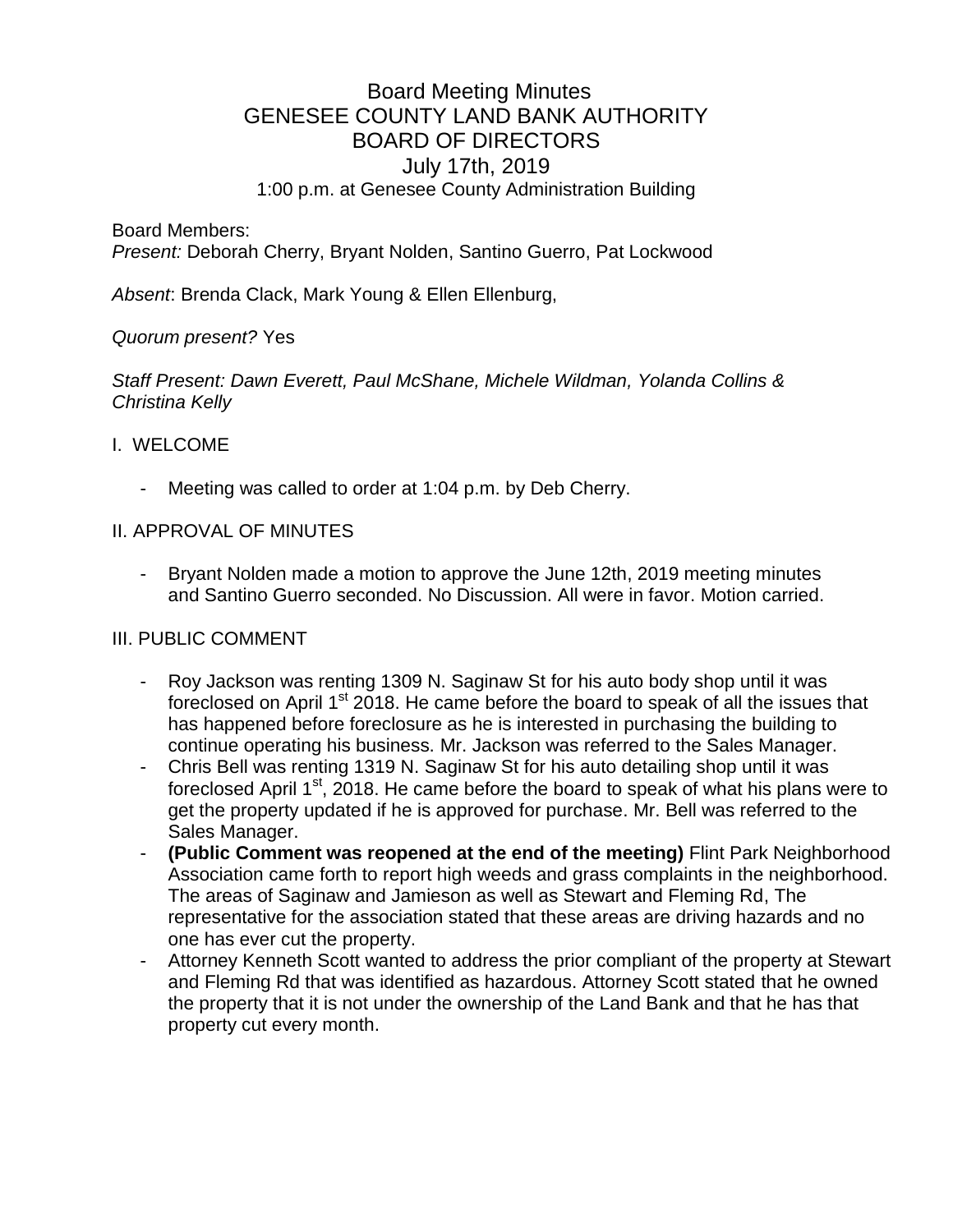### IV. REPORTS

**A.**Financial Report for June 2019 – Action Required

Paul McShane presented the June 2019 financial reports to the Board. Mr. McShane stated we are under the expected budget and that the office had computer upgrades under \$10,000. Discussion Followed. Bryant Nolden made a motion to approve the financial report and Santino Guerro seconded. All were in favor. Motion carried.

**B.**Sales Report for June 2019 – Action Required

Dawn Everett presented the Sales report to the Board for the month of June 2019. Mrs. Everett stated that sales for June were around \$240,000.00 including the sale of 25 vacant lots and 27 structures. Bryant Nolden made a motion to approve the sales report and Santino Guerra seconded. All were in favor. Motion carried.

- **C.**Demo Contracts Information Only
- V. Old Business

### VI. New Business

**A.** Multiple Parcel Purchase– Action Required

Dawn Everett presented: Allyson Snell of 3512 EastHampton Drive has requested to purchase six vacant lots for \$1975. The vacant lots are located adjacent to six different properties that are owned by Mrs. Snell within the City of Flint. Board policy requires approval when 3 or more properties are purchased within 12 months. Bryant Nolden made a motion to approve the sale and Santino Guerro seconded. All were in favor. Motion carried.

**B.** Multiple Party Transfer -Action Required

Dawn Everett presented: Kathleen Bailey and Inman Alan has requested to purchase 1545 Illinois Flint, MI. Policy requires board approval for all transfers that involve more than one party. Bryant Nolden made a motion to approve the sale and Santino Guerro seconded. All were in favor. Motion carried.

- **C.** MSU Assistance Initiative -Action Required Christina Kelley presented: Christina is asking for a resolution for the Design Assistance Applications to Michigan State University's Sustainable Built Environmental Initiative. Bryant Nolden made a motion to approve the resolutions and Santino Guerro seconded. All were in favor. Motion carried.
- VII. Executive Director- Michele Wildman presented the Executive Director Report. Discussion Followed. Bryant Nolden made a motion to approve and Santino Guerro seconded. All were in favor. Motion carried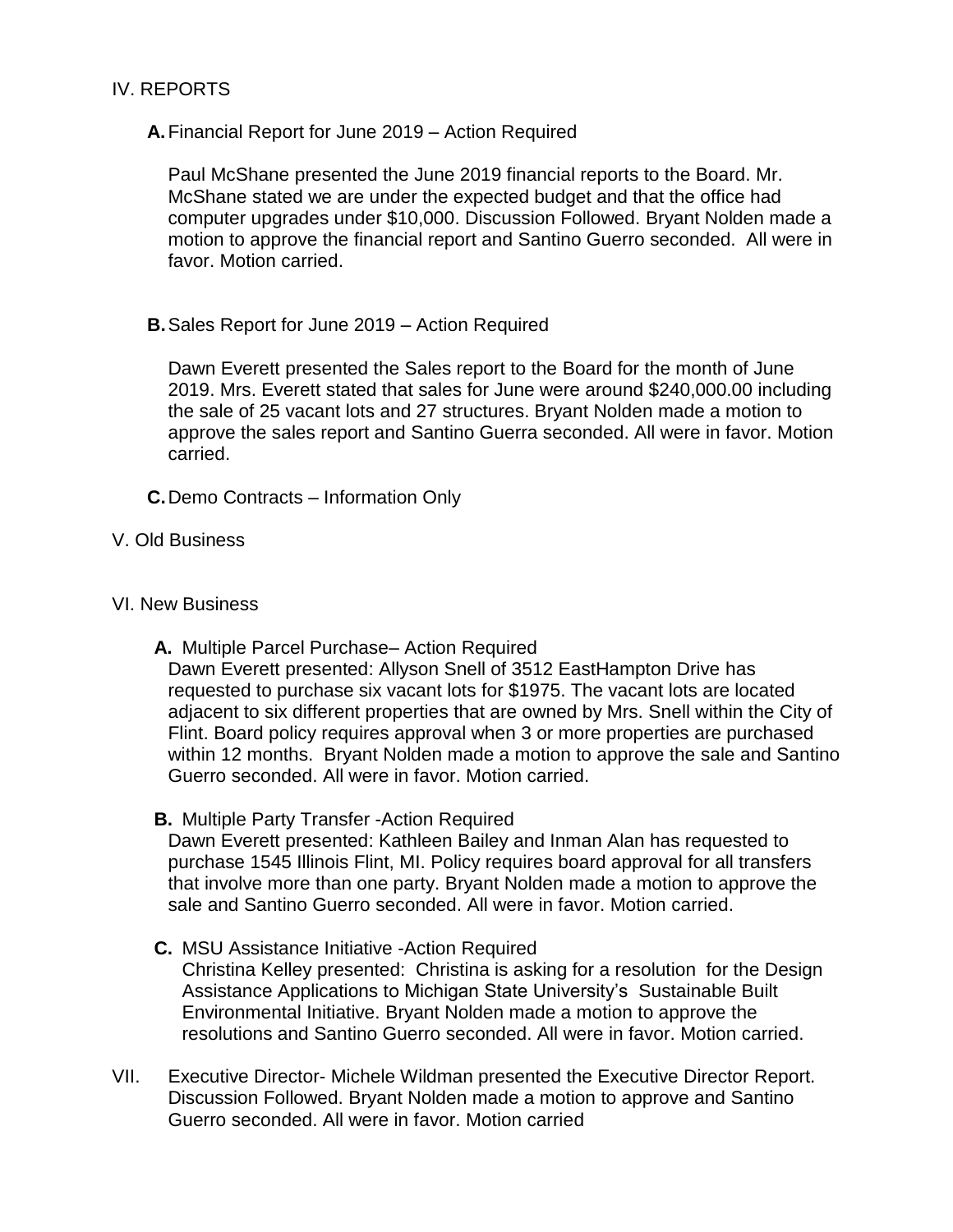VIII. ADJOURN - Meeting was adjourned at 1:44pm by Deb Cherry

Respectfully Submitted by Yolanda Collins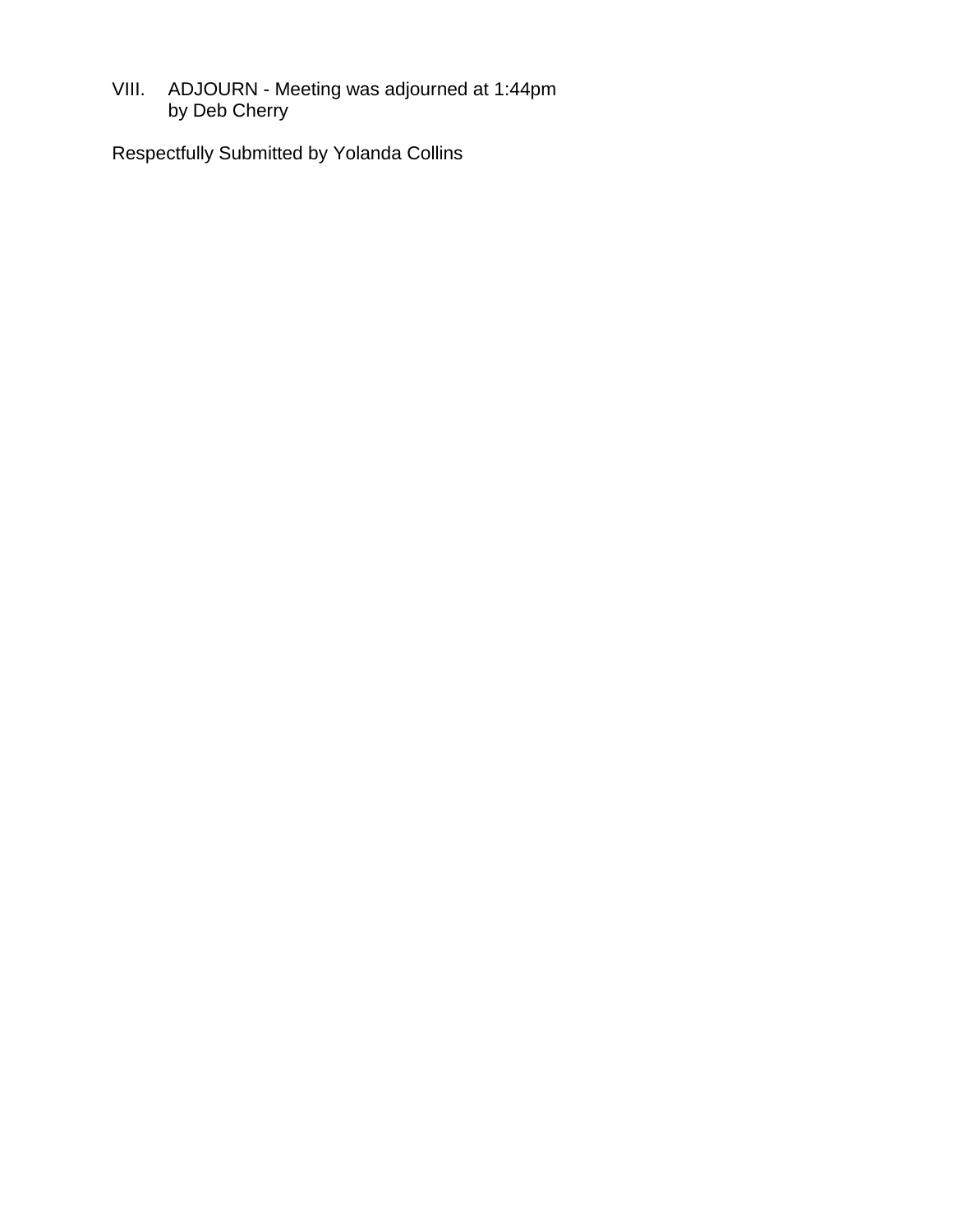# Board Meeting Minutes GENESEE COUNTY LAND BANK AUTHORITY BOARD OF DIRECTORS August 14, 2019 1:00 p.m. at Genesee County Administration Building

Board Members:

*Present:* Deborah Cherry, Brenda Clack, Mark Young, Ellen Ellenburg & Pat Lockwood

*Absent*: Bryant Nolden, Santino Guerro

*Quorum present?* Yes

*Staff Present: Dawn Everett, Paul McShane, Michele Wildman, Yolanda Collins*

### I. WELCOME

Meeting was called to order at 1:05 p.m. by Deb Cherry.

### II. APPROVAL OF MINUTES

- Mark Young made a motion to approve the July 10, 2019 meeting minutes and Pat Lockwood seconded. No Discussion. All were in favor. Motion carried.
- III. PUBLIC COMMENT

None

### IV. REPORTS

**A.**Financial Report for July 2019 – Action Required

Paul McShane presented the July 2019 financial report to the Board. Mr. McShane stated the biggest expenditures were salaries which includes seasonal workers. Ellen Ellenburg made a motion to approve the financial report and Pat Lockwood seconded. No Discussion Followed All were in favor. Motion carried.

**B.**Sales Report for July 2019 – Action Required

Dawn Everett presented the Sales report to the Board for the month of June 2019. Mrs. Everett stated that sales for July were around \$210,000.00 including the sale of 17 vacant lots and 18 structures. Patwere Lockwood made a motion to approve the sales report and Ellen Ellenburg seconded. All were in favor. Motion carried.

- **C.**Demo Contracts Information Only
- V. Old Business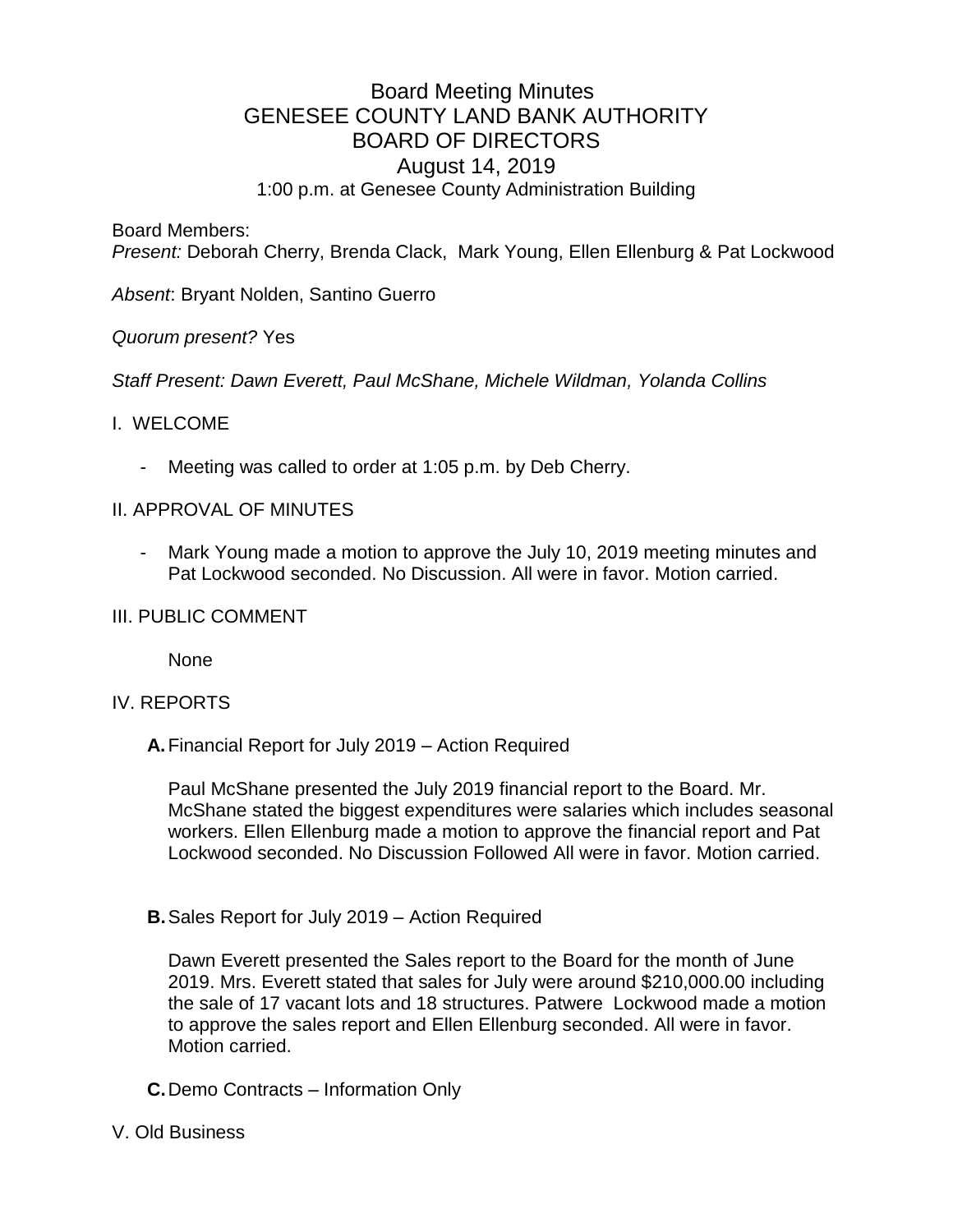### VI. New Business

### **A.** Multiple Parcel Purchase– Action Required

Dawn Everett presented: Ms. Andrea Graul purchased her primary residence through the Land Bank January 2019 and a side lot in July 2019. Ms. Graul is requesting to purchase two vacant lots. Board policy requires approval when 3 or more properties are purchased within 12 months. Mark Young made a motion to approve the sale and Brenda Clack seconded. All were in favor. Motion carried.

### **B.** Option Agreement Norstar -Action Required

Dawn Everett presented: Norstar is requesting the parcels included in Phase I be assigned to Clark Commons Limited Dividend Housing Association, LLC with a few parcels being left as Norstar Development USA L.P. They are also requesting parcels in the second and third Options be split between Clark Commons II Limited Dividend Housing Association, LLC and Clark Commons III Limited Dividend Housing Association, LLC based on which phase of the project the parcels are included in.Ellen Ellenburg made a motion to approve the option agreement and Brenda Clack seconded. Discussion Followed. Discussion Followed. All were in favor. Motion carried.

### **C.** Land Banking Agreement -Action Required

Michele Wildman presented: The Genesee County Metropolitan Planning Commission ("GCMPC") would like to enter into a Memorandum of Understanding with the Genesee County Land Bank Authority (GCLBA) allowing GCLBA to maintain ownership of properties that will be rehabilitated using federal funds controlled by GCMPC. Brenda Clack made a motion to approve the Land Banking Agreement and Pat Lockwood seconded. Discussion Followed All were in favor. Motion carried.

- VII. Executive Director Report Michele Wildman presented the Executive Director Report. Discussion Followed. Mark Young made a motion to approve the ED Report and Pat Lockwood seconded. All were in favor. Motion carried
- VIII. ADJOURN Meeting was adjourned at 1:35pm by Deb Cherry

Respectfully Submitted by Yolanda Collins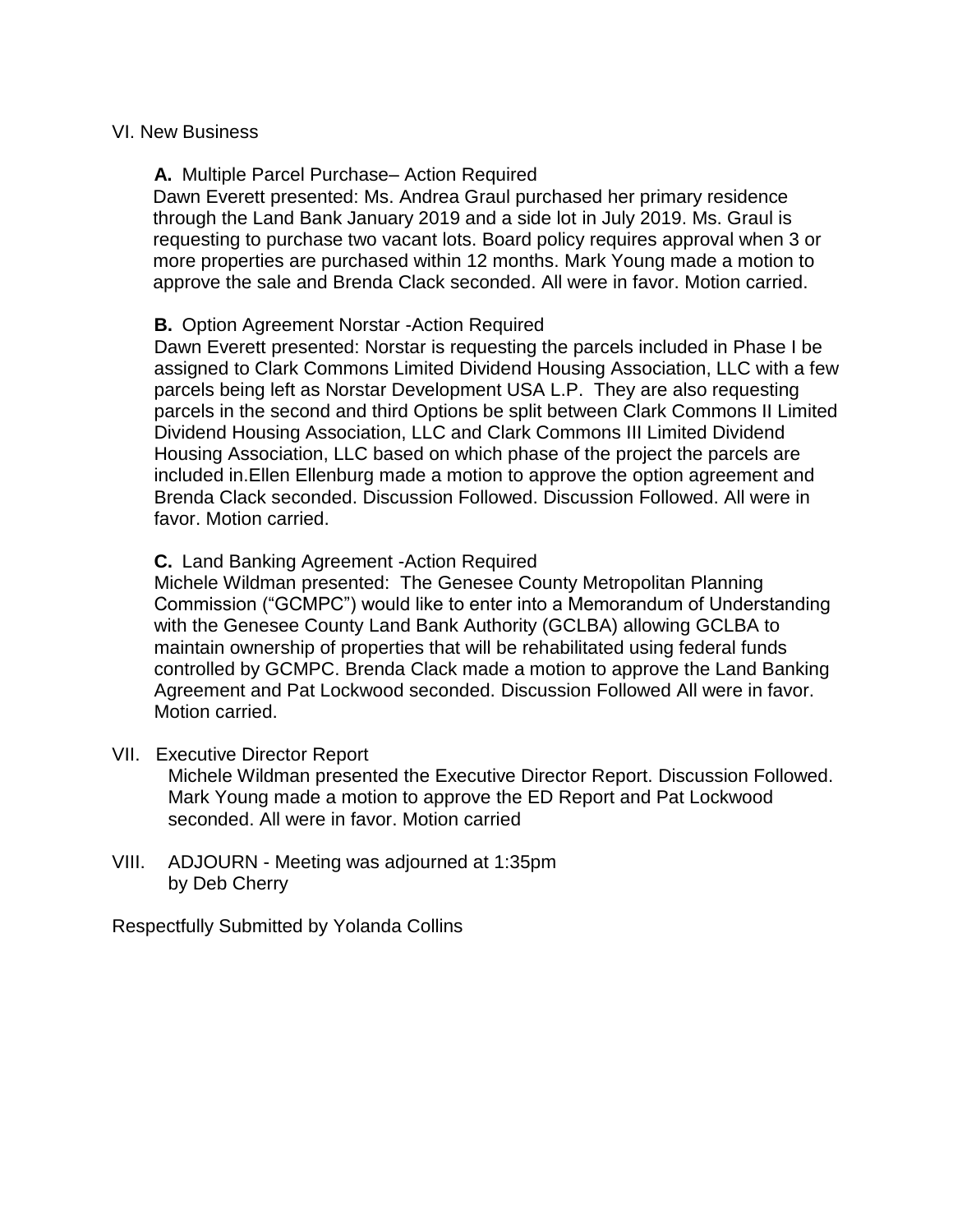# Board Meeting Minutes GENESEE COUNTY LAND BANK AUTHORITY BOARD OF DIRECTORS September 11th, 2019 1:00 p.m. at Genesee County Administration Building

Board Members:

*Present:* Deborah Cherry, Brenda Clack, Mark Young, Ellen Ellenburg, Bryant Nolden & Pat Lockwood

*Absent*: Santino Guerro

*Quorum present?* Yes

*Staff Present: Dawn Everett, Paul McShane, Michele Wildman, Yolanda Collins, Christina Kelly & Raynetta Speed* 

### I. WELCOME

- Meeting was called to order at 1:01 p.m. by Deb Cherry.

### II. APPROVAL OF MINUTES

- Mark Young made a motion to approve the August 14th, 2019 meeting minutes and Bryant Nolden seconded. No Discussion. All were in favor. Motion carried.

### III. PUBLIC COMMENT

-Roy Jackson whom came before the board July  $17<sup>th</sup>$ , 2019 about 1309 N. Saginaw Street in the City of Flint has come before the board again because he feels as though the sale has not moved fast enough. Commissioner Nolden spoke on the behalf of Mr. Jackson and stated that he has shown him all the proper documents and proof of funds. Mr. Jackson has also been having issues with the City of Flint Building Department because the property was not in his name. Sales Manager Dawn Everett spoke and stated that the budget to update the building and the proof of funds have not been received in the sales office yet. Commissioner Nolden made a motion to sale the property to Mr. Jackson and Deb Cherry interjected that motions cannot be made during public comment because it requires no action.

-Corwin Matthews of 4711 Lynbrook Ln in the City Of Flint owns a property at 724 South Grand Traverse and has applied to purchase a commercial property at 716 South Grand Traverse. Mr. Matthews offered \$2000 and the Land Bank wanted \$15000. Mr. Matthews came before the Board because he felt the condition of the property did not justify the \$15000 sales price. He wanted the Board to approve his \$2000 offer. He was instructed that the sales department will follow up with him on this matter.

-Chris Del Monroe of the Citizen's Advisory Council came before the Board to say that the Land Bank needs to sale more properties to generate more income. There is a property on Dort Hwy and Stewart Ave in the City of Flint has been placed on hold for the City Of Flint. He was told that we follow the Cities Master Plan.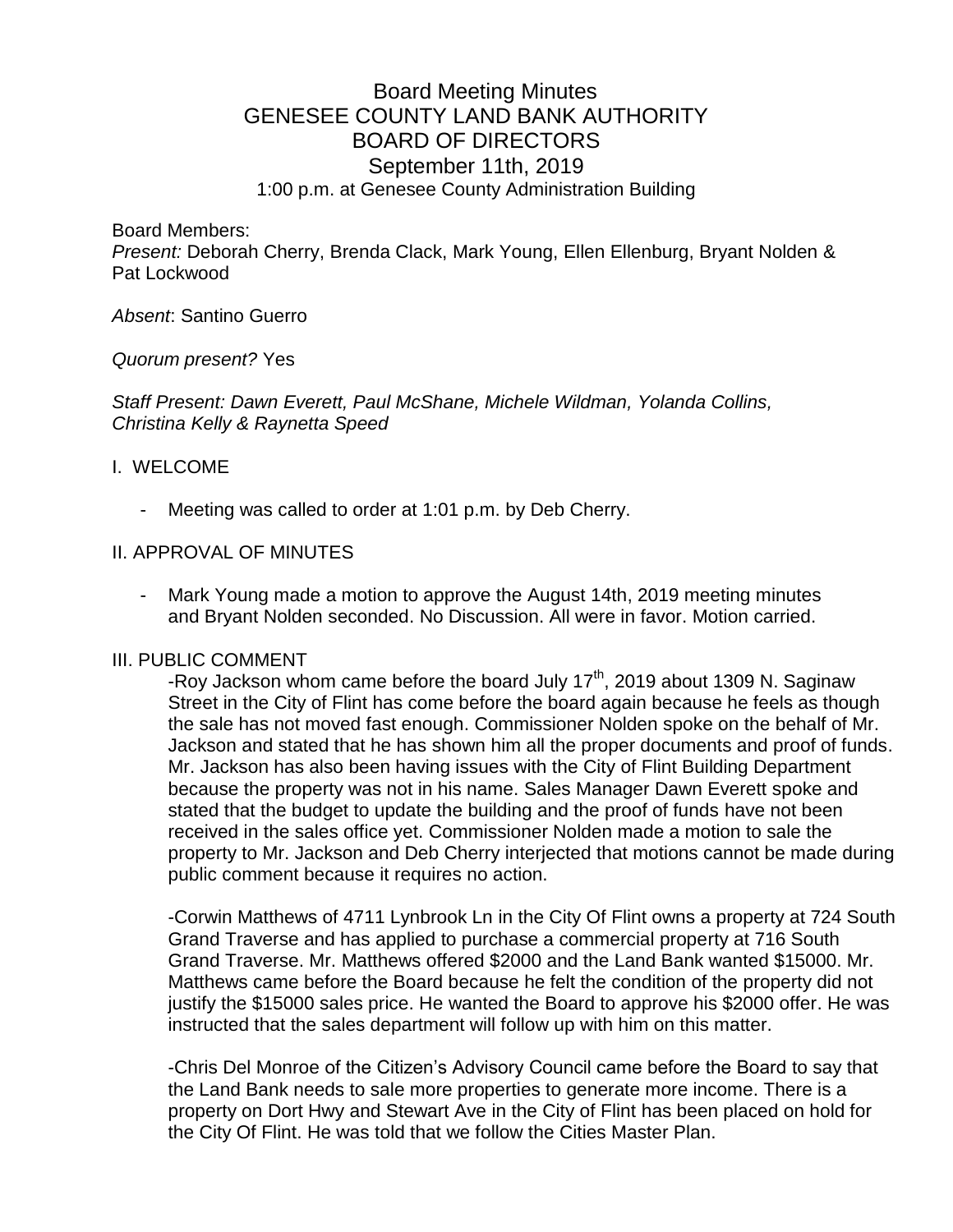### **End Of Public Comment**

Bryant Nolden made a Motion to sell the property at 1309 N. Saginaw to Mr. Roy Jackson that spoke in public comment and Mark Young seconded. Discussion Followed: Sales Manager Dawn Everett stated that as of today Mr. Jackson does not qualify for purchase because of a recent foreclosure. All were favor, Motion carried.

### IV. REPORTS

### **A.**Financial Report for August 2019 – Action Required

Paul McShane presented the August 2019 financial report to the Board. Mr. McShane stated the revenue has exceeded the budget and there were no major changes to report. Bryant Nolden made a motion to approve the financial report and Mark Young seconded. No Discussion Followed All were in favor. Motion carried

### **B.**2019-2020 Financial Budget

Paul McShane presented the 2019-2020 Budget for the Land Bank. Mr. McShane stated that the HHF program was coming to an end and that because of the Affordable Care Act some staffing adjustments will occur. The subcommittee met and these changes needed to happen. Bryant Nolden made a motion to approve the 2019-2020 financial budget and Mark Young seconded. No Discussion Followed. All were in favor. Motion carried

### **C.**Sales Report for August 2019 – Action Required

Dawn Everett presented the Sales report to the Board for the month of August 2019. Mrs. Everett stated that sales for August were over \$123,000.00 including the sale of 40 vacant lots and 12 structures. Bryant Nolden made a motion to approve the sales report and Mark Young seconded. No Discussion Followed. All were in favor. Motion carried.

### **D.**Demo Contracts – Information Only

### V. Old Business

Christina Kelly gave an update on the progress of SC Environmental since the suspension. Mrs. Kelly also came before the Board about contract 18-021. SC Environmental was able to bid on contract 18-021 before the suspension and after the suspension Land Bank put it out for rebid and the offers received would make the completion of this contract infeasible. Christina is asking the Board for approval to allow SC Environmental to complete the contract at the rate of their original bid. Mark Young made a motion to allow SC Environmental to complete the contract and Bryant Nolden seconded. Discussion Followed. All were in favor. Motion carried.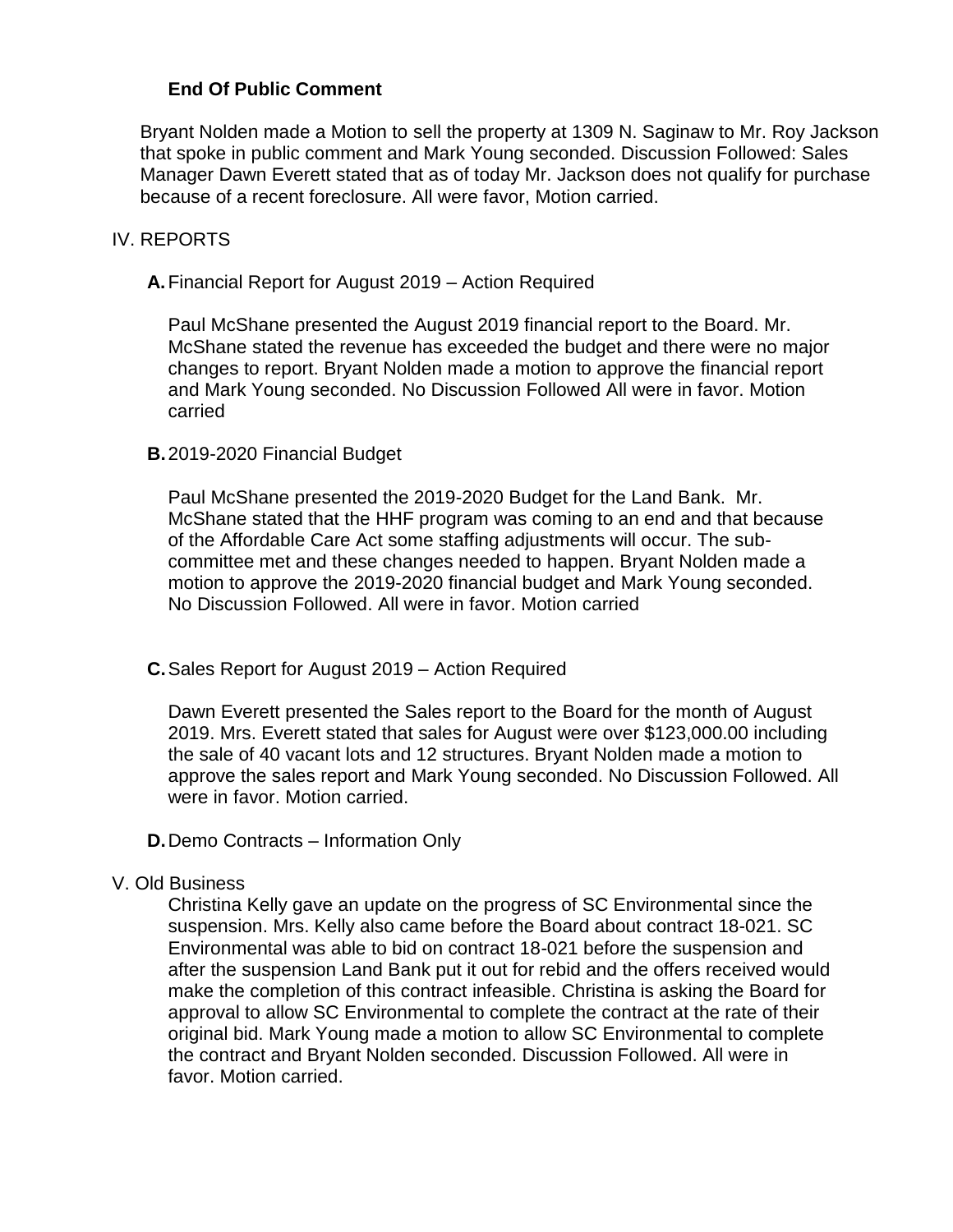### VI. New Business

### **A.** Purchase– Action Required

Dawn Everett presented: Zero Mass Water has requested to purchase 2701 Camden Ave. in the City if Flint. Zero Mass Water plans to use the 7 acre parcel to install hydro panels at the price of \$50000. Land Bank will enter into an option agreement once the amount \$5000 has been received giving Zero Mass Water the opportunity to have an environmental inspection completed. If the inspection does not pass the Land Bank will return the funds back to Zero Mass Water. Bryant Nolden made a motion to approve the sale giving Zero Mass Water four months to complete the environmental inspection as well has removing from the recommendation "bottling of the facility contract" and Mark Young seconded. Discussion Followed. All were in favor. Motion carried.

### **B.** Employee Family Purchase -Action Required

Dawn Everett presented: Williard Brown was renting the property at 765 E. Baltimore Blvd. in the City of Flint at the time of foreclosure. Mr. Brown is the father of the Land Banks receptionist and this comes before the board for approval because of the code of ethics policy. The selling price is \$2500. Bryant Nolden made a motion to approve the sale and Mark Young seconded. Discussion Followed. All were in favor. Motion carried.

### **C.** Purchase Tax After Foreclosure -Action Required

Dawn Everett Presented: Kelley Thomas has requested to purchase VL 46-26- 477-026 in the City Of Flint in the amount of \$25 plus closing cost. Me. Thomas has had a tax foreclosure in 2010 and according to Land Bank policy this sale requires Board approval. Mark Young made a motion to approve the sale and Bryant Nolden seconded. No Discussion Followed. All were in favor. Motion carried.

### **D.** Purchase After Tax Foreclosure-Action Required

Dawn Everett Presented: Robert J. Harris III has requested to purchase VL 46-25- 102-012 in the amount of \$475 plus closing cost. Mr. Thomas has had a tax foreclosure in 2013 and according to Land Bank policy this sale requires Board approval. Mark Young made a motion to approve the sale and Bryant Nolden seconded. No Discussion Followed All were in favor. Motion carried.

### **E.** Purchase After Tax Foreclosure-Action Required

Dawn Everett Presented: Calvin Collins has requested to purchase 2316 Joliet St. in the City of Flint in the amount of \$4500 plus closing cost. Mr. Collins has had a tax foreclosure in 2013 and according to Land Bank policy this sale requires Board approval. Bryant Nolden made a motion to approve the sale and Mark Young seconded. No Discussion Followed All were in favor. Motion carried.

### **F.** Purchase After Tax Foreclosure-Action Required

Dawn Everett Presented: Charles Johnson has requested to purchase 1402 Davison Rd. in the City of Flint in the amount of \$8191 plus closing cost. Mr. Johnson has had a tax foreclosure in 2013 and according to Land Bank policy this sale requires Board approval. Bryant Nolden made a motion to approve the sale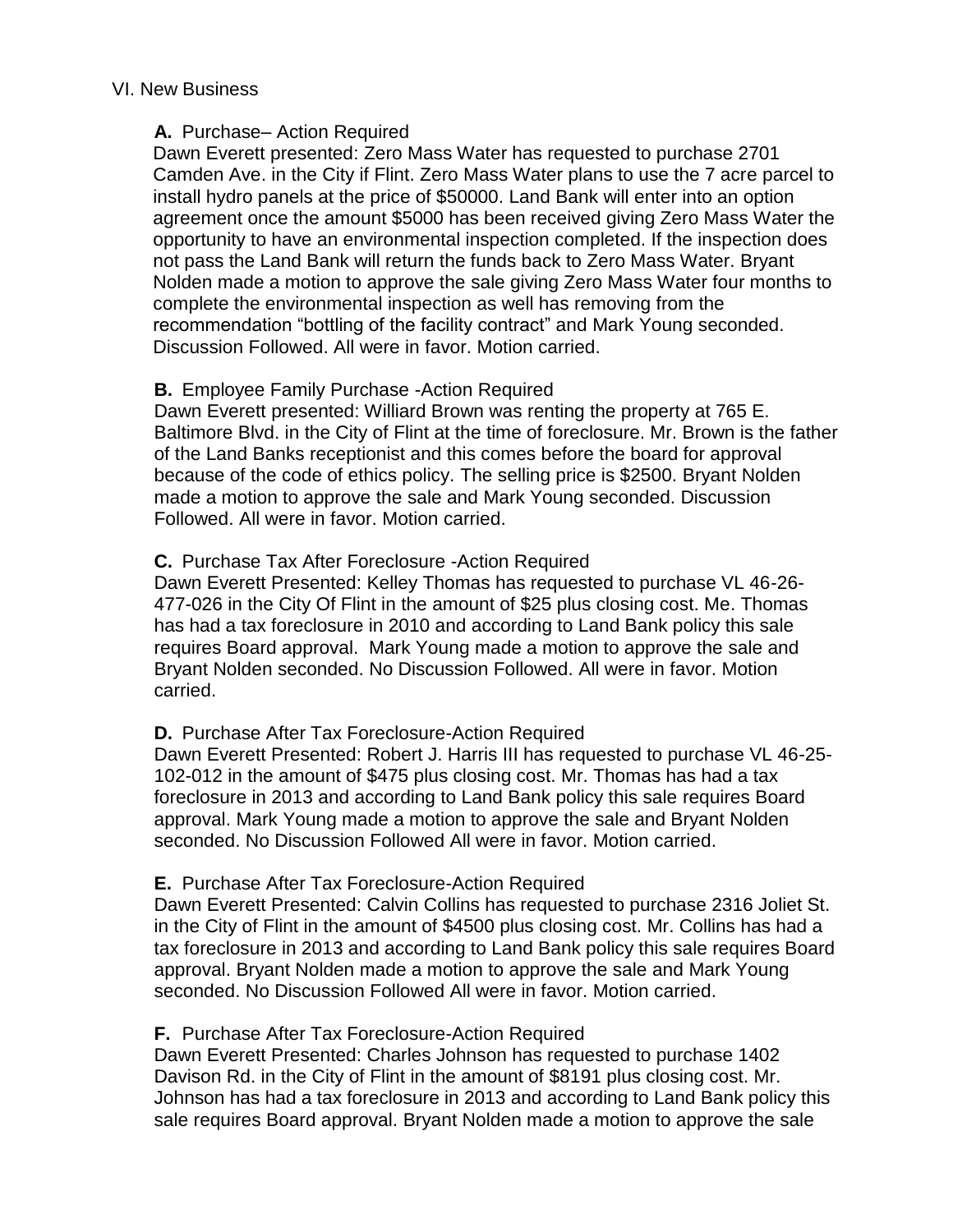and Ellen Ellenburg seconded. No Discussion Followed All were in favor. Motion carried

**G.** Purchase After Tax Foreclosure-Action Required Dawn Everett Presented: Terrence Tomlin has requested to purchase VL 46-26- 126-26 in the City of Flint in the amount of \$25 plus closing cost. Mr. Tomlin has had a tax foreclosure in 2009 and according to Land Bank policy this sale requires Board approval. Bryant Nolden made a motion to approve the sale and Pat Lockwood seconded. No Discussion Followed All were in favor. Motion carried

- VII. Executive Director Report Michele Wildman presented the Executive Director Report. Discussion Followed. Mark Young made a motion to approve the ED Report and Bryant Nolden seconded. All were in favor. Motion carried
- VIII. ADJOURN Meeting was adjourned at 1:51pm by Deb Cherry

Respectfully Submitted by Yolanda Collins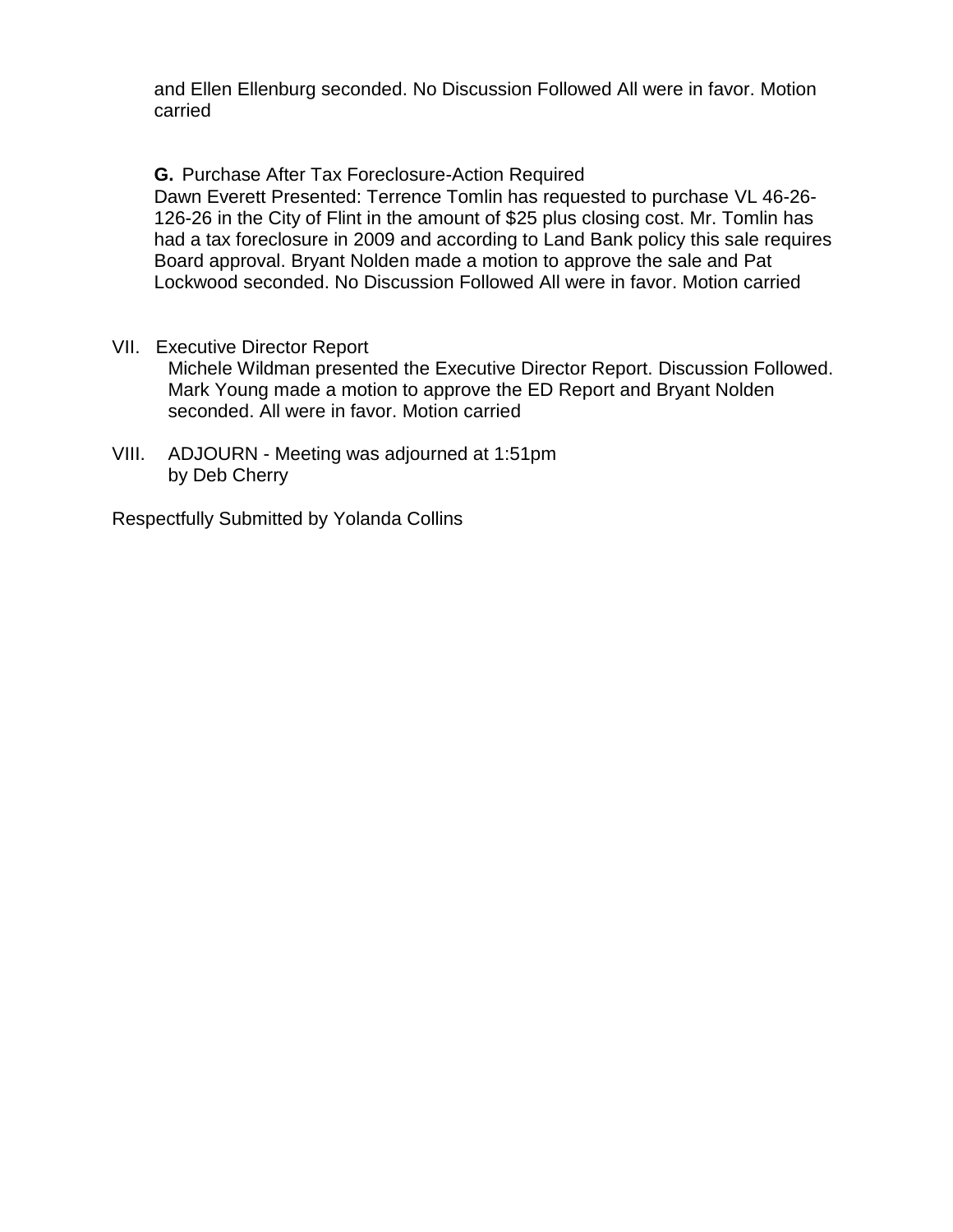# Board Meeting Minutes GENESEE COUNTY LAND BANK AUTHORITY BOARD OF DIRECTORS December  $11^{th}$ , 2019 1:00 p.m. at Genesee County Administration Building

Board Members:

*Present:* Deborah Cherry, Brenda Clack, Santino Guerro, Ellen Ellenburg, Bryant Nolden & Pat Lockwood

### *Absent*: Mark Young

### *Quorum present?* Yes

*Staff Present: Dawn Everett, Paul McShane, Michele Wildman, Yolanda Collins, & Christina Kelly*

### I. WELCOME

Meeting was called to order at 1:07 p.m. by Deb Cherry.

### II. APPROVAL OF MINUTES

- Bryant Nolden made a motion to approve the October 9th, 2019 meeting minutes and Brenda Clack seconded. No Discussion. All were in favor. Motion carried.

### III. PUBLIC COMMENT

-. Corwin Matthews is currently interested in purchasing 716 N. Grand Traverse. Mr. Matthews has recently put in an offer of \$2000 in which he was counter offered at \$5000 by the Sales Manager. Mr. Matthews has come before the board and offer \$3000. The Board responded with the \$5000 being the final sales price.

-Marcus Brown 4616 Fleming Rd. Flint, MI F>R>O>G Neighborhood Association is having issues with illegal dumping, illegal activities and mowing issues in his neighborhood.

-Michael White 11255 Block Rd Birch Run, MI Currently interested in buying property from the Land Bank

### IV. REPORTS

**A.**Financial Report for October & November 2019 – Action Required

Paul McShane presented the October & November 2019 financial report to the Board. Mr. McShane stated that we are in our audit period and the Auditors will be in the office next week. Mr. McShane also stated that sales low and we are under budget. Bryant Nolden made a motion to approve the financial report and Santino Guerro seconded. No Discussion Followed All were in favor. Motion carried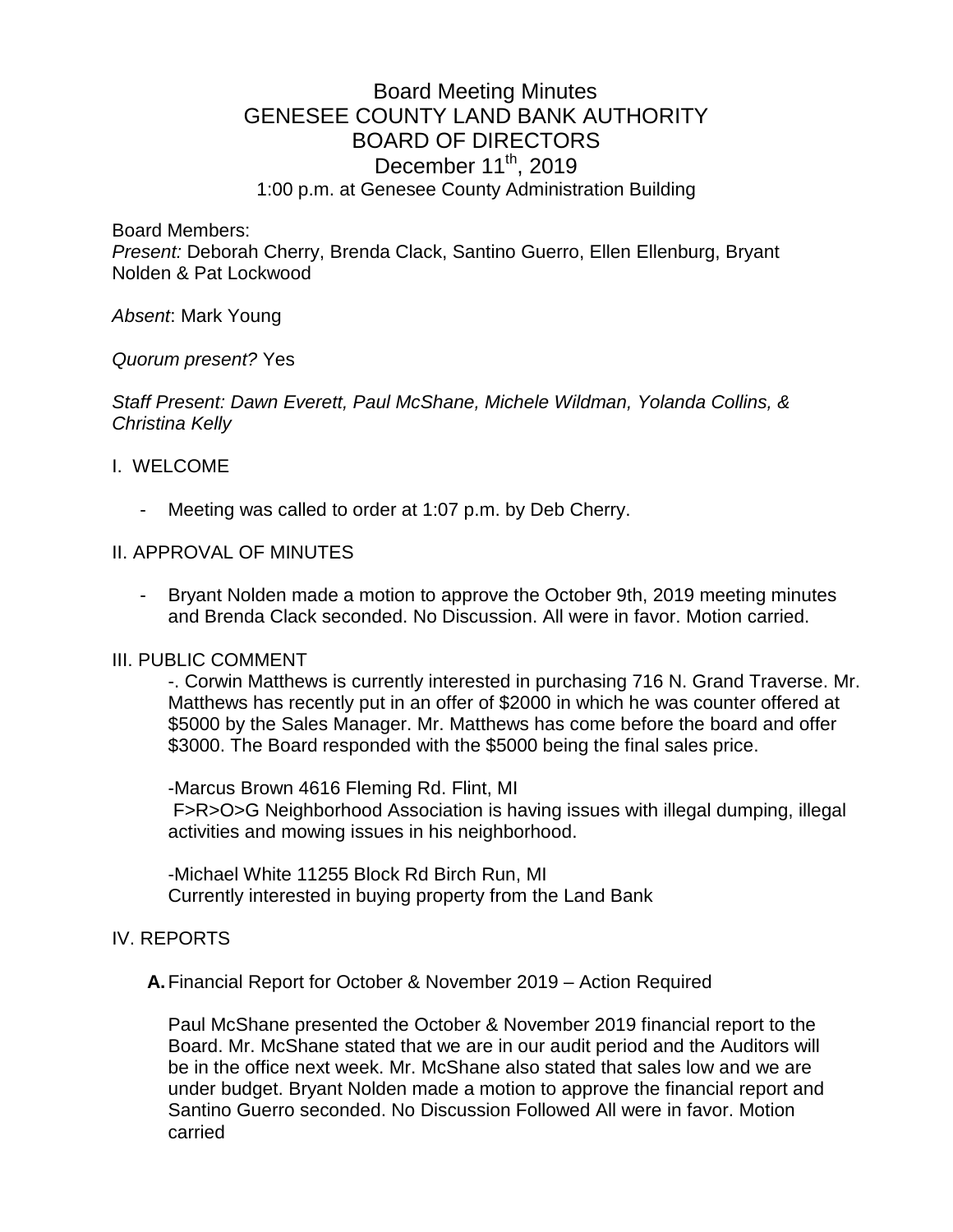**B.**Sales Report for September & November 2019 – Action Required

Dawn Everett presented the Sales report to the Board for the months of September & November 2019. Mrs. Everett stated that sales for September were 45 vacant lots and 14 structures and November had 24 vacant lots and 13 structures. Pat Lockwood made a motion to approve the sales report and Bryant Nolden seconded. No Discussion Followed. All were in favor. Motion carried.

**C.**Demo Contracts – Information Only

### V. Old Business

### VI. New Business

**A.** Community Development– Action Required Christina Kelly presented :The City Of Flint has announced its 2020 Community Development Block Grant in September 2019.This announcement included the CDBG award to The Genesee County Land Bank with approval of The Board of Directors to receive the grant, Santino Guerro made a motion to approval the receiving the Grant from the City of Flint and Bryant Nolden seconded. No Discussion Followed. All were in favor. Motion carried.

**B.** Multiple Parcel Purchase & Tax Foreclosure -Action Required Dawn Everett presented: Antioch Missionary Baptist Church has requested to 9 vacant lots surrounding the church. Antioch Church has had a prior forclosure and according to Land Bank policy this sale requires Board approval. Bryant Nolden made a motion to approve the sale and Santino Guerro seconded. No Discussion Followed. All were in favor. Motion carried.

### **C.** Multiple Party Purchase -Action Required

Dawn Everett Presented: Linda Williams and her son Thaddous Williams are requesting to purchase a vacant lot(14-24-578-111). According to the GCLBA policy this sale requires board approval. Bryant Nolden made a motion to approve the sale and Santino Guerro seconded. No Discussion Followed. All were in favor. Motion carried.

### **D.** Multiple Party Purchase -Action Required

Dawn Everett Presented: Krystle Chabonneau and Mark Young has jointly requested ti purchase the following vacant lots (40-13-358-002) (40-13-358-001) According to the GCLBA policy this sale requires board approval. Bryant Nolden made a motion to approve the sale and Santino Guerro seconded. No Discussion Followed. All were in favor. Motion carried,

### **E.** Multiple Party Purchase -Action Required

Dawn Everett Presented: Martell Sykes and Tierra Prince has jointly requested to purchase the property at 5817 Glenn Ave Flint, MI. According to the GCLBA policy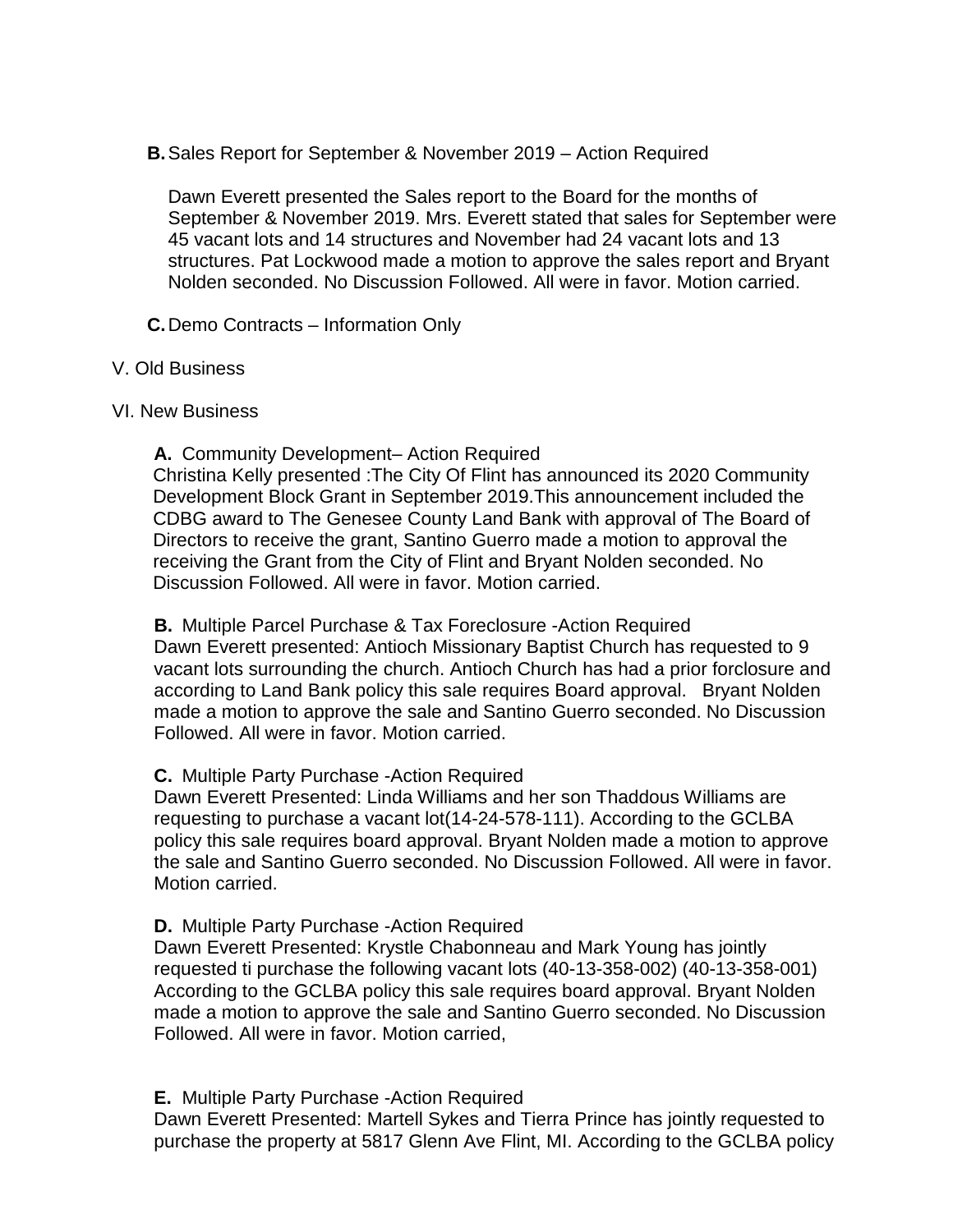this sale requires board approval. Bryant Nolden made a motion to approve the sale and Santino Guerro seconded. No Discussion Followed. All were in favor. Motion carried,

### **F.** Multiple Parcel Purchase-Action Required

Dawn Everett Presented: Anthony Willis has requested to purchase 3 vacant lots (46-36-228-028) (46-36-228-030) (46-36-228-065) near his residence According to the GCLBA policy this sale requires board approval. Bryant Nolden made a motion to approve the sale and Santino Guerro seconded. No Discussion Followed. All were in favor. Motion carried,

### **G.** Multiple Parcel Purchase-Action Required

Dawn Everett Presented: The Hispanic Tech Center located at 2101 Lewis St. Flint, MI. has requested to purchase adjacent lots (41-06-481-020) (41-06-481- 021) (41-06-481-027) (41-06-481-025). According to the GCLBA policy this sale requires board approval. Bryant Nolden made a motion to approve the sale and Santino Guerro seconded. No Discussion Followed. All were in favor. Motion carried,

### **H.** Multiple Parcel Purchase-Action Required

Dawn Everett Presented: Marcus Brown and Chitra Pulliam at 4616 Fleming Rd. Flint, MI. has requested to purchase adjacent lots (46-35-252-003) (46-35-252- 004) (46-35-252-016). According to the GCLBA policy this sale requires board approval. Bryant Nolden made a motion to approve the sale and Ellen Ellenburg seconded. No Discussion Followed. All were in favor. Motion carried,

### **I.** Purchase After Tax Foreclosure-Action Required

Dawn Everett Presented: Lee Roy Parks Jr has requested to purchase a vacant lot (41-06-478-015). According to the GCLBA policy this sale requires board approval. Bryant Nolden made a motion to approve the sale and Santino Guerro seconded. No Discussion Followed. All were in favor. Motion carried,

### **J.** Purchase After Tax Foreclosure-Action Required

Dawn Everett Presented: Anthony Person has requested to purchase a vacant lot (40-02-126-072). According to the GCLBA policy this sale requires board approval. Bryant Nolden made a motion to approve the sale and Brenda Clack seconded. No Discussion Followed. All were in favor. Motion carried,

### **K.** Purchase After Tax Foreclosure-Action Required

Dawn Everett Presented: Johnny Brown has requested to purchase a vacant lot (46-36-280-035). According to the GCLBA policy this sale requires board approval. Santino Guerro made a motion to approve the sale and Bryant Nolden seconded. No Discussion Followed. All were in favor. Motion carried,

### **L.** Purchase After Tax Foreclosure-Action Required

Dawn Everett Presented: Prince Of Peace A Non-Profit has requested to purchase a vacant lot (40-12-351-002). According to the GCLBA policy this sale requires board approval. Brenda Clack made a motion to approve the sale and Bryant Nolden seconded. No Discussion Followed. All were in favor. Motion carried,